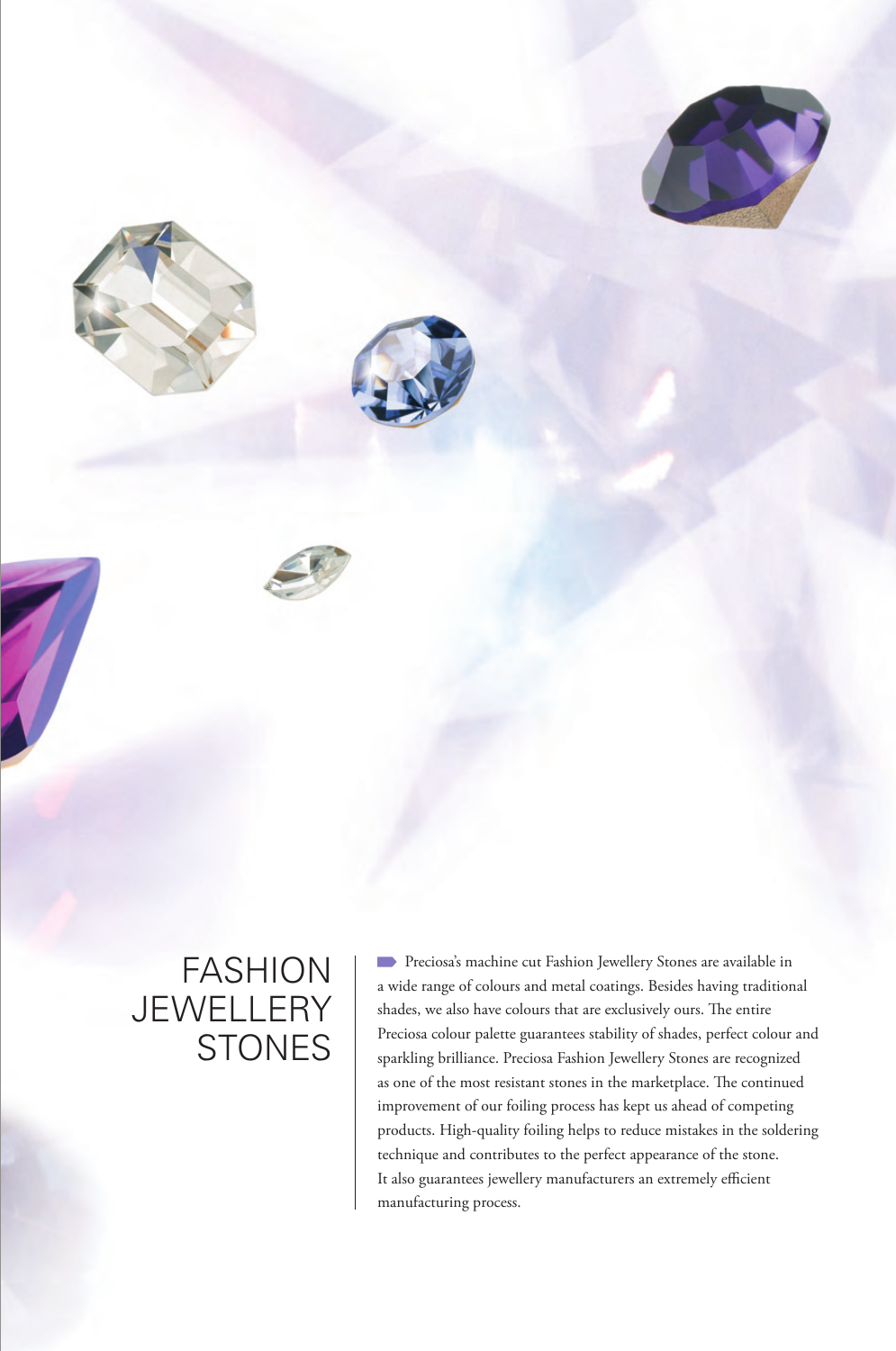



**Olivine** 50230 Jonquil



Topaz 10070



Light Colorado Topaz

Amethyst 20050

> Light Amethyst 20020



Tanzanite 20410

Deep Tanzanite 20480

## Colours Coatings



Crystal Velvet\* 00030 Vel

Crystal Argent Flare 00030 AgF

Crystal AB 00030 AB



Crystal Honey 00030 Hon

Crystal Celsian 00030 Cel



Crystal Blond Flare\* 00030 BlF

Crystal Aurum\* 00030 Aur

Crystal Monte Carlo\* \*\* 00030 MtC

Crystal Capri Gold\* 00030 CaG



00030 Apri

Crystal Vitrail Light\* 00030 VL



Crystal Bermuda Blue\* 00030 BBl



Crystal Heliotrope\* 00030 Hel



Crystal Labrador\* 00030 Lab

Jet Hematite\* 23980 Hem

#### **NOTE:**

**Coatings which are not in the standard offer are available only on a special request.**

- **\*** Products with these coatings a re not resistant to plating and similar processing.
- **\*\*** Crystal Monte Carlo is only available on Round Stones.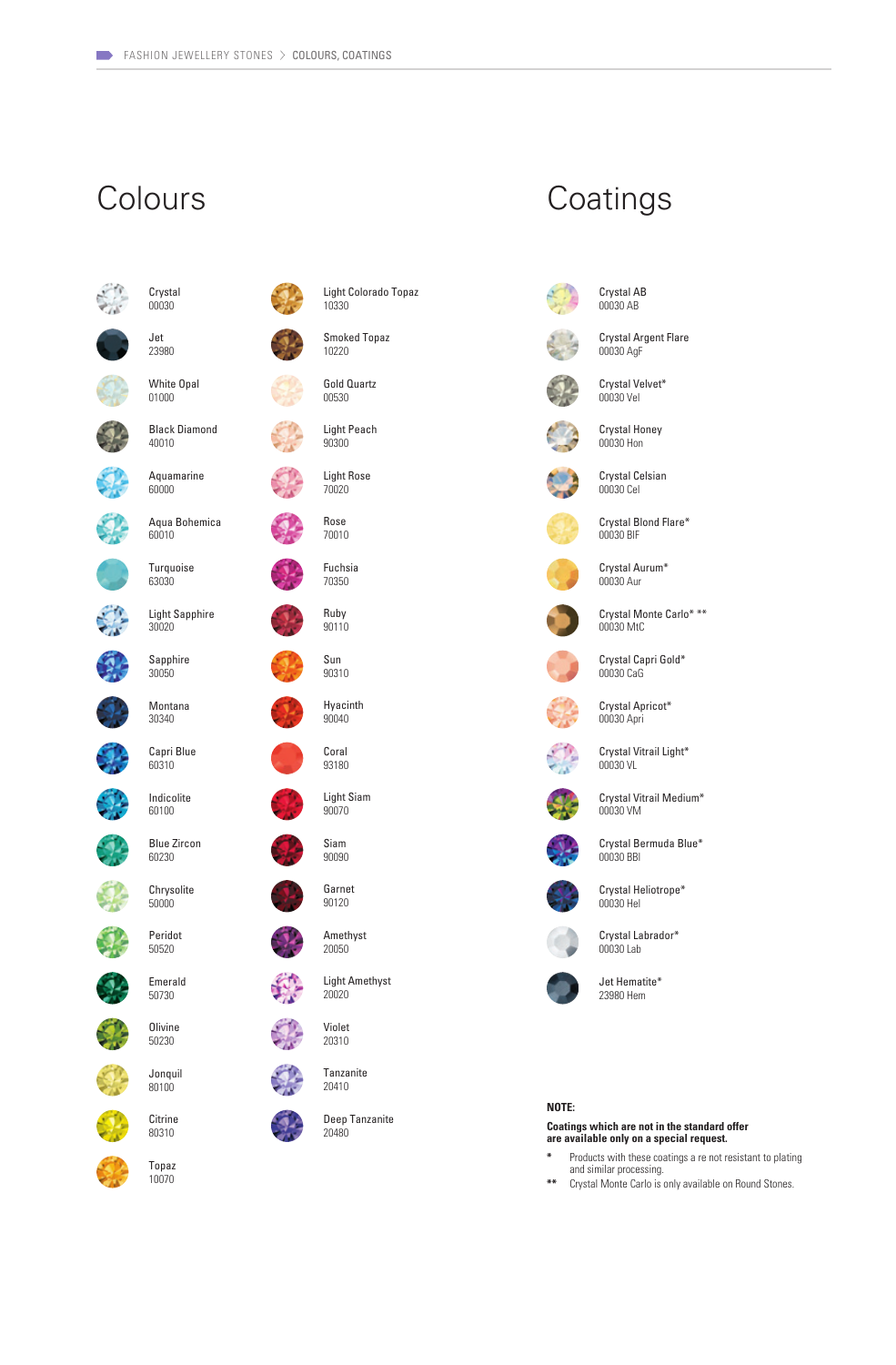| 00030Crystal                          |  |
|---------------------------------------|--|
| 00030 200** AB Crystal AB             |  |
| 00030 225** Cel Crystal Celsian       |  |
| 00030 235** Hon Crystal Honey         |  |
| 00030 239** BdF. Crystal Blond Flare  |  |
| 00030 242** AgF. Crystal Argent Flare |  |
| 00030 262** Aur. Crystal Aurum        |  |
| 00030 265** VL. Crystal Vitrail Light |  |
| 00030 266** Apri Crystal Apricot      |  |
| 00030 270** Lab. Crystal Labrador     |  |
| 00030 271** CaG Crystal Capri Gold    |  |
| 00030 277** MtC Crystal Monte Carlo   |  |
| 00030 279** Vel Crystal Velvet        |  |
| 00030 281** VM Crystal Vitrail Medium |  |
| 00030 295** HelCrystal Heliotrope     |  |
| 00030 296** BBI. Crystal Bermuda Blue |  |
| 00530Gold Quartz                      |  |
|                                       |  |
| 10070Topaz                            |  |
|                                       |  |
|                                       |  |
|                                       |  |
| 20050Amethyst                         |  |
| 20310 Violet                          |  |
| 20410Tanzanite                        |  |
| 20480Deep Tanzanite                   |  |
| 23980Jet                              |  |
|                                       |  |
|                                       |  |
| 23980 272** Hem Jet Hematite          |  |
|                                       |  |
| 30050Sapphire                         |  |
| 30340Montana                          |  |
|                                       |  |
| 50000Chrysolite                       |  |
|                                       |  |
| 50520 Peridot                         |  |
| 50730Emerald                          |  |
| 60000Aquamarine                       |  |
| 60010Aqua Bohemica                    |  |
| 60100Indicolite                       |  |
| 60230 Blue Zircon                     |  |
| 60310Capri Blue                       |  |
|                                       |  |
| 70010Rose                             |  |
|                                       |  |
| 70350Fuchsia                          |  |
| 80100Jonquil                          |  |
| 80310 Citrine                         |  |
| 90040Hyacinth                         |  |
| 90070Light Siam                       |  |
| 90090Siam                             |  |
| 90110Ruby                             |  |
| 90120Garnet                           |  |
|                                       |  |
| 90310Sun                              |  |

# Numerical order Alphabetic order

| Α | Amethyst 20050                        |  |
|---|---------------------------------------|--|
|   | Aqua Bohemica 60010                   |  |
|   |                                       |  |
| В |                                       |  |
|   | Blue Zircon 60230                     |  |
| C | Capri Blue 60310                      |  |
|   | Chrysolite  50000                     |  |
|   | Citrine  80310                        |  |
|   | Coral  93180                          |  |
|   | Crystal 00030                         |  |
|   |                                       |  |
|   | Crystal Apricot 00030 266** Apri      |  |
|   | Crystal Argent Flare  00030 242** AgF |  |
|   |                                       |  |
|   | Crystal Bermuda Blue 00030 296** BBI  |  |
|   | Crystal Blond Flare  00030 239** BdF  |  |
|   | Crystal Capri Gold 00030 271** CaG    |  |
|   | Crystal Celsian 00030 225** Cel       |  |
|   | Crystal Heliotrope 00030 295** Hel    |  |
|   | Crystal Honey 00030 235** Hon         |  |
|   | Crystal Labrador  00030 270** Lab     |  |
|   | Crystal Monte Carlo  00030 277** MtC  |  |
|   | Crystal Velvet 00030 279** Vel        |  |
|   | Crystal Vitrail Light 00030 265** VL  |  |
|   | Crystal Vitrail Medium 00030 281** VM |  |
| D | Deep Tanzanite  20480                 |  |
| E | Emerald 50730                         |  |
| F |                                       |  |
| G | Garnet 90120                          |  |
|   | Gold Quartz 00530                     |  |
| н | Hyacinth  90040                       |  |
| L | Indicolite 60100                      |  |
| J |                                       |  |
|   |                                       |  |
|   |                                       |  |
| L | Light Amethyst 20020                  |  |
|   | Light Colorado Topaz  10330           |  |
|   | Light Peach 90300                     |  |
|   | Light Rose 70020                      |  |
|   | Light Sapphire  30020                 |  |
|   | Light Siam 90070                      |  |
| М |                                       |  |
| 0 |                                       |  |
| P | Peridot 50520                         |  |
| R |                                       |  |
|   | Ruby 90110                            |  |
| S | Sapphire  30050                       |  |
|   | Siam 90090                            |  |
|   | Smoked Topaz 10220                    |  |
|   |                                       |  |
| Т | Tanzanite  20410                      |  |
|   | Topaz 10070                           |  |
|   | Turquoise  63030                      |  |
|   |                                       |  |
| w | White Opal  01000                     |  |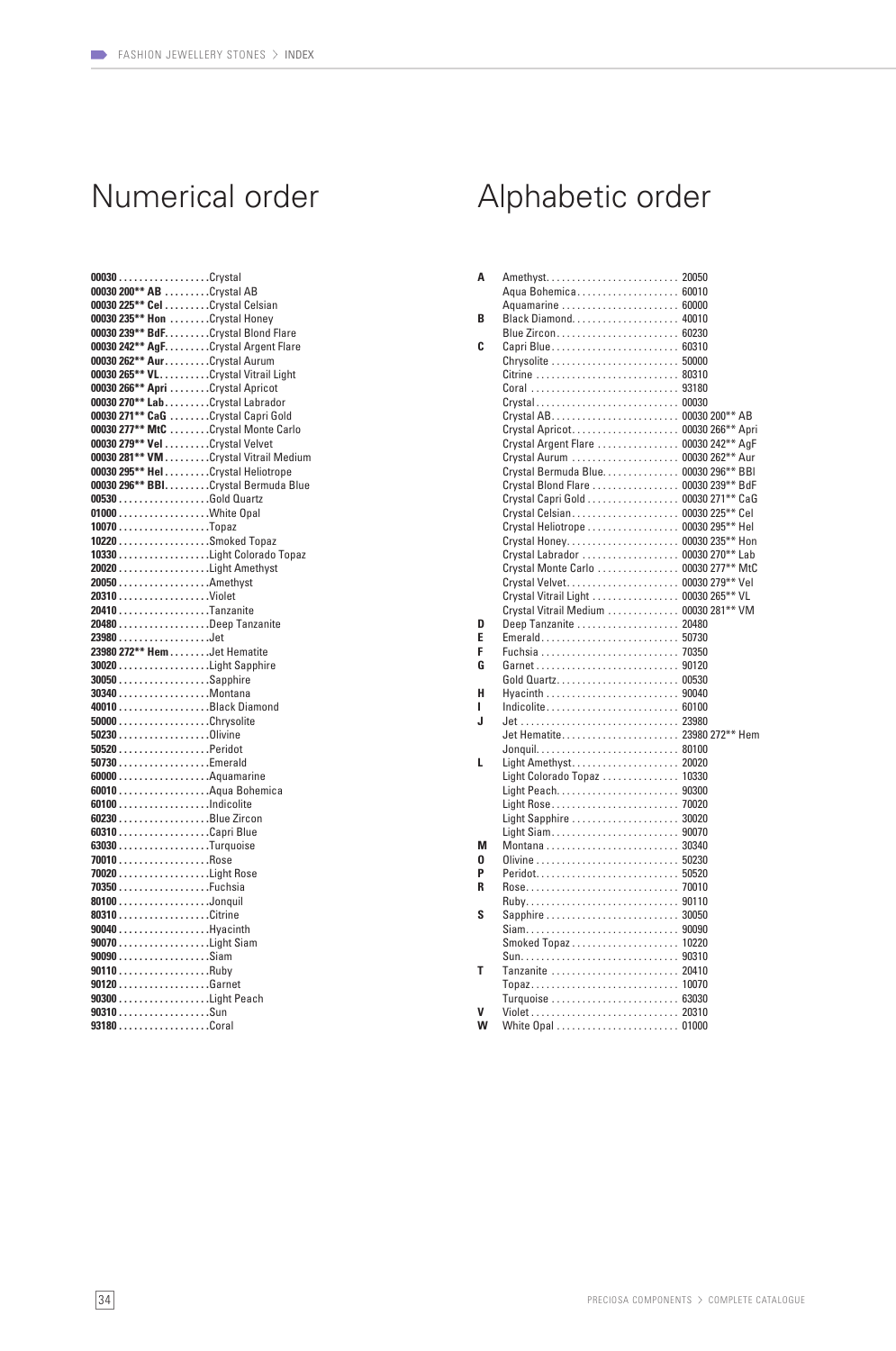# Round Stones, **Channel**

The Preciosa eight-faceted OPTIMA® chaton has maintained its position for decades as the main stone for the fashion jewellery industry. Using its technological expertise, Preciosa has brought the stone to perfection. The durability of the stone is achieved by using a highly resistant varnish that provides superb protection during the technological process.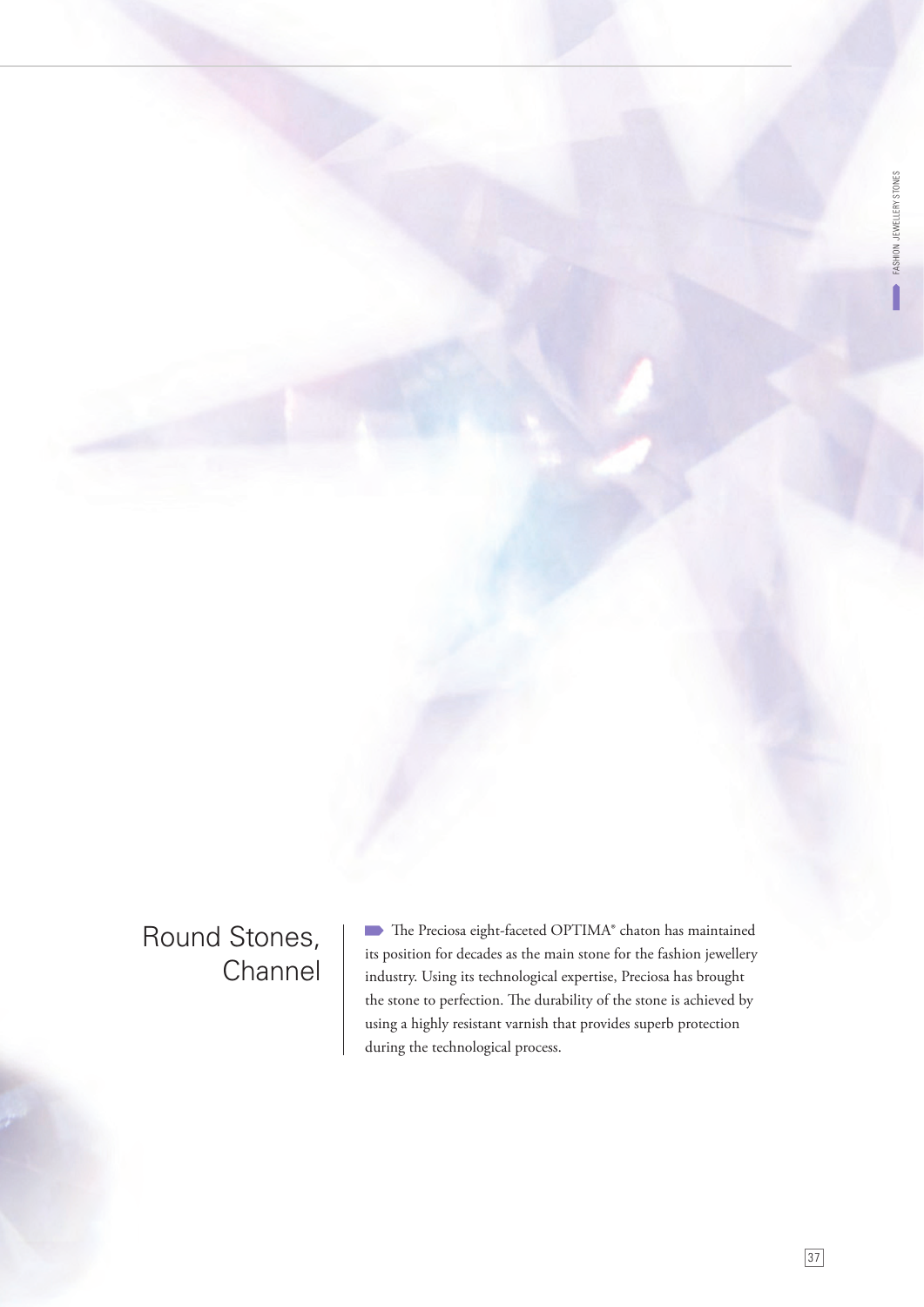### **Overview**

### ROUND STONES



ss 00, 0, 1, 2, 2.5, 3, 3.5, 4, 4.5, 5, 5.5, 6, 6.5, 7, 7.5, 8, 8.5, 9, 9.5, 10, 11, 11.5, 12, 13, 13.5, 14, 14.5, 15, 15.5, 16, 17, 18, 19, 20, 21, 22, 23, 24, 25, 26, 27, 28, 29, 30, 33, 34, 38, 39, 40, 44, 46, 47, 49 MC Chaton | **ART. 431 11 111**



ss 17, 24, 29, 34, 39, 47 mm 12, 14, 16, 18 MC Rivoli | **ART. 436 11 177**

### **CHANNEL**



ss 17, 24, 29, 34, 39 MC Channel | **ART. 431 11 301**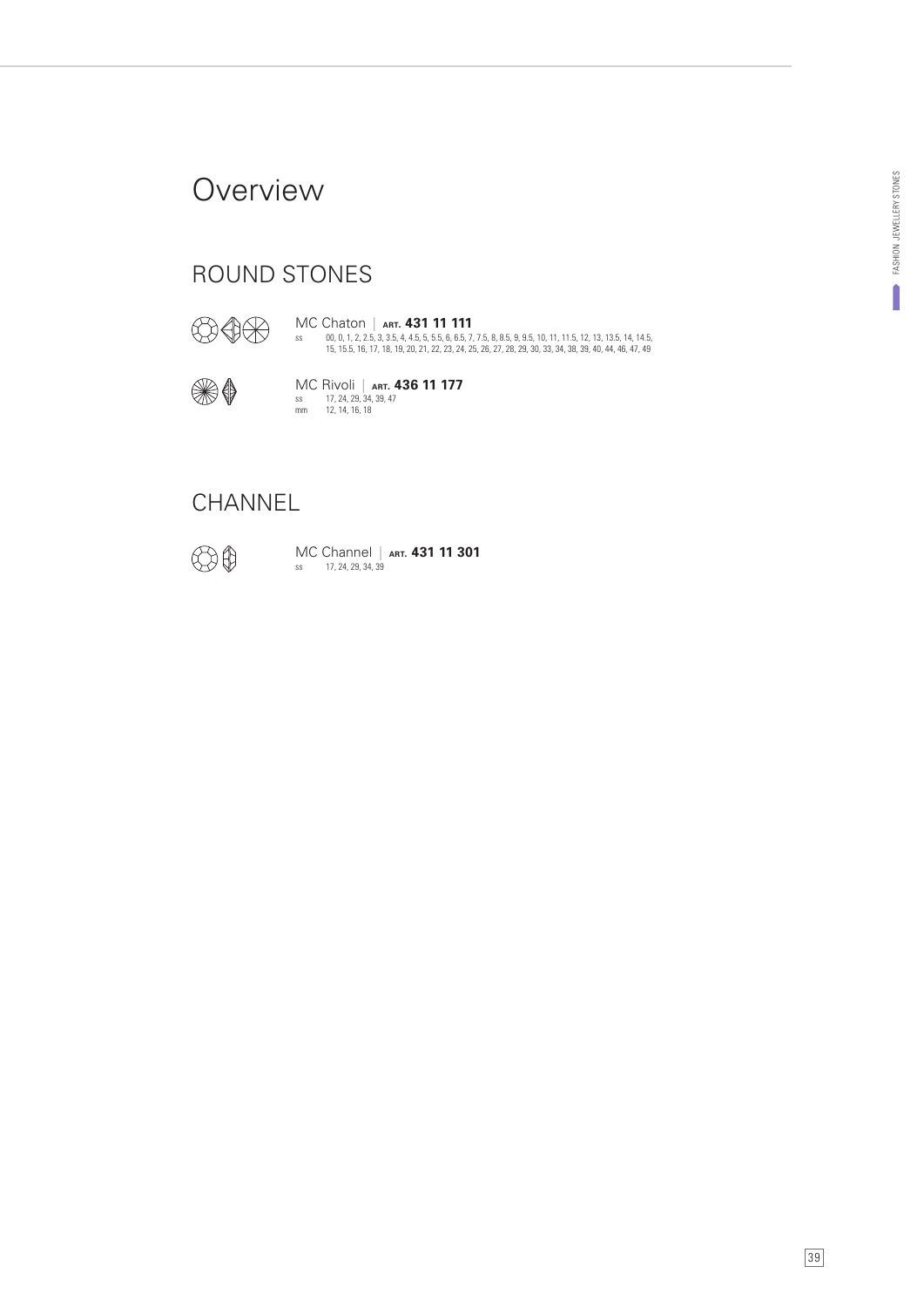

# **80 40 MC Chaton | ART. 431 11 111**

|    | <b>COLOUR</b>                            |                                   |
|----|------------------------------------------|-----------------------------------|
|    | $Crystal$   00030                        | (G)                               |
|    | Crystal AB $ 00030$                      | $\left( \text{S}\right)$<br>(TC)  |
|    | Crystal Aur<br>00030                     | (TC)<br>(G)                       |
|    | Crystal Lab  <br>00030                   | $\left( \text{S}\right)$<br>(TC)  |
|    | Crystal MtC   00030                      | $(\top \mathbb{C})$<br>(G)        |
|    | Crystal VL   00030                       | (BC)<br>(A)                       |
|    | Crystal VM   00030                       | (BC)<br>(A)                       |
|    | $Jet$   23980                            | (G)                               |
|    | <b>Jet Hem   23980</b>                   | $(\mathbb{G})$<br>(TC)            |
|    |                                          |                                   |
|    | Amethyst $ 20050$                        | (G)                               |
|    | Amethyst AB   20050                      | (G)<br>(TC)                       |
|    | Aqua Bohemica   60010                    | (G)                               |
|    | Aqua Bohemica AB   60010                 | (G)<br>(TC)                       |
|    | Aquamarine   60000                       | (G)                               |
|    | <b>Black Diamond</b>   40010             | (G)                               |
|    | Blue Zircon   60230                      | (G)                               |
|    | Capri Blue   60310                       | (G)                               |
|    | Citrine $ 80310$                         | (G)                               |
|    | <b>Coral</b> 93180                       | (G)                               |
|    | Deep Tanzanite   20480                   | (G)                               |
|    | <b>Emerald</b> $  50730$                 | (G)                               |
|    | <b>Emerald AB</b> $\mid$ 50730           | (TC)<br>(G)                       |
|    | <b>Fuchsia</b>   70350                   | (G)                               |
|    | Garnet   $90120$                         | (G)                               |
|    | Gold Quartz   00530                      | (G)                               |
|    | Hyacinth $ 90040$                        | (G)                               |
|    | Chrysolite   50000                       | (G)                               |
|    | Indicolite   60100                       | (G)                               |
|    | <b>Jonquil</b>   80100                   | (G)                               |
|    | Jonquil AB   80100                       | $(\mathsf{TC})$<br>$(\mathbb{G})$ |
| 69 | Light Amethyst   20020                   | (G)                               |
| 60 | Light Amethyst AB   20020 (TC)           | $(\mathbb{G})$                    |
|    | Light Colorado Topaz   10330             | (G)                               |
|    | Light Color. Topaz AB $ $ 10330 (TC) (G) |                                   |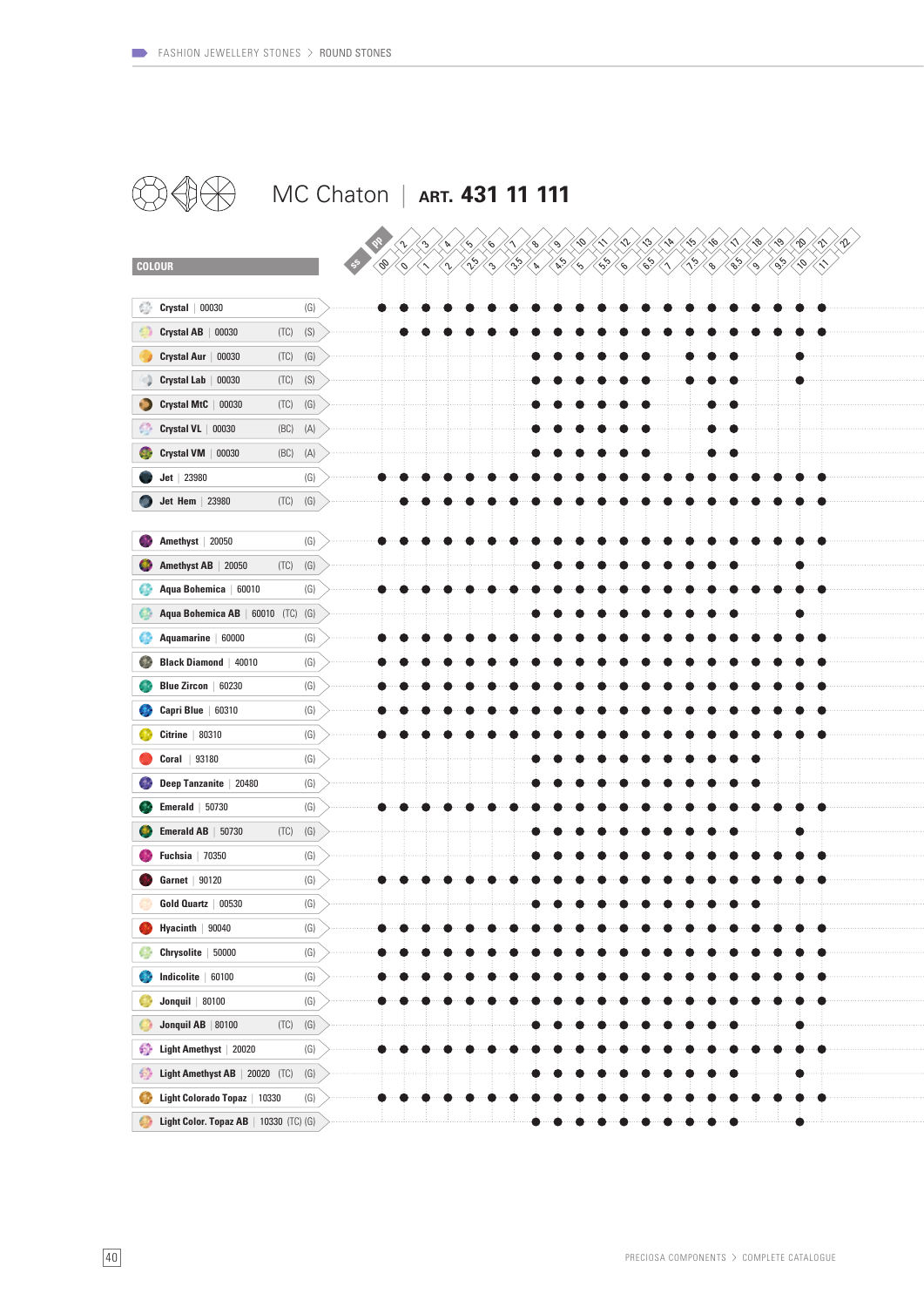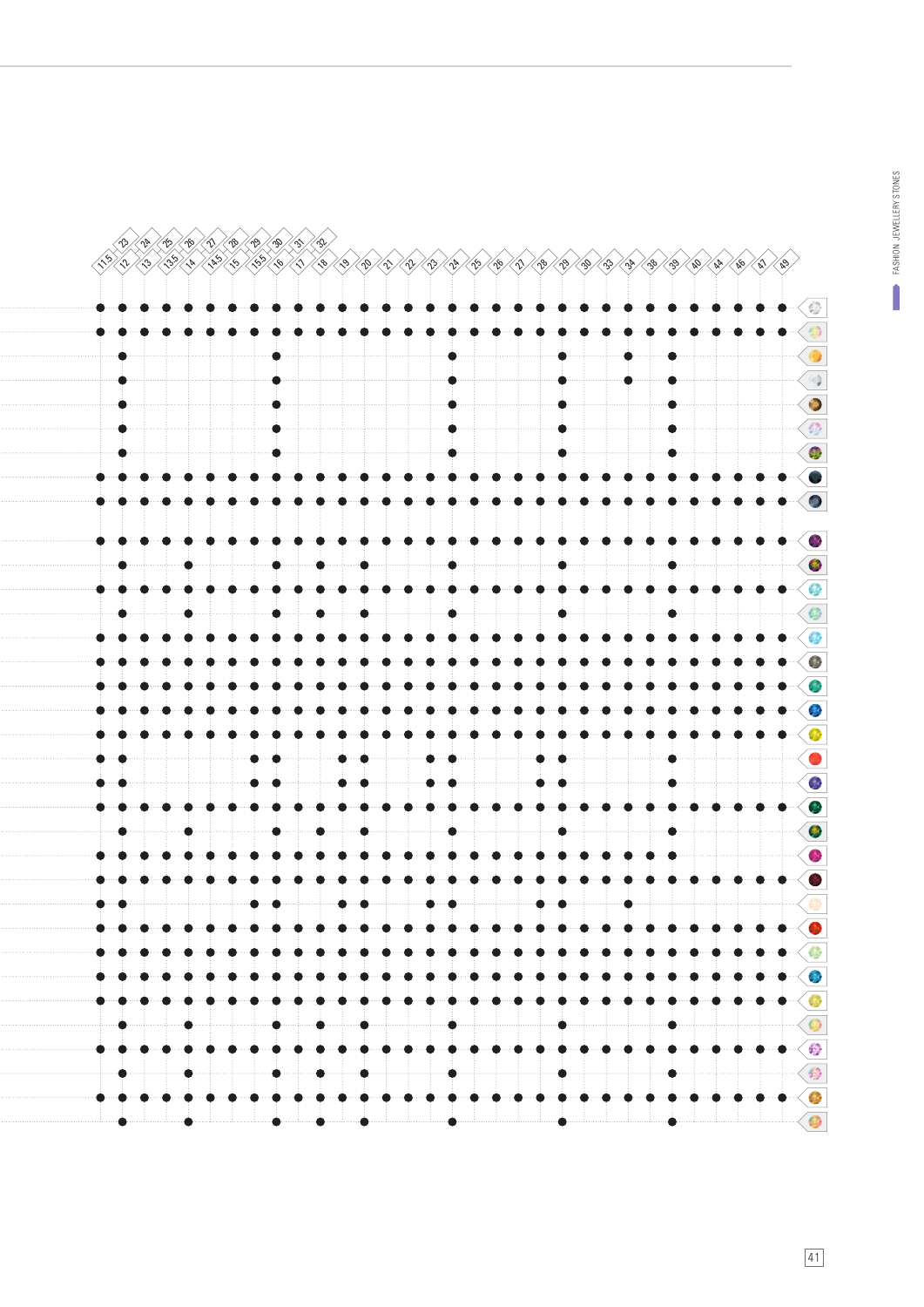|                                               |                | Þ<br>Xv.<br>$\langle \mathcal{S} \rangle$<br>≪<br>ko ko ko ko ko ko<br>$\left\langle \diamond \right\rangle$<br>≪∿ે<br>՜∿<br>८ू  <br>∕ \\<br>्५,<br>′ବ୍<br>્રુ<br>∶∿                                                                                                                                                             |
|-----------------------------------------------|----------------|----------------------------------------------------------------------------------------------------------------------------------------------------------------------------------------------------------------------------------------------------------------------------------------------------------------------------------|
| <b>COLOUR</b>                                 |                | $\sqrt[4]{\frac{1}{3}}$<br>$\left\langle \begin{smallmatrix} \textbf{S}^1 \ \textbf{S}^2 \end{smallmatrix} \right\rangle \left\langle \begin{smallmatrix} \textbf{S}^1 \ \textbf{S}^2 \end{smallmatrix} \right\rangle$<br>$\sqrt{\frac{16}{5}}$<br>৻৻ঌ৾৴৻৻<br>1691<br>$\sqrt{\frac{1}{2}}$<br>\$%\\$<br>{\$%€<br>O)<br>ભે<br>્રુ |
| Light Peach   90300                           | (G)            |                                                                                                                                                                                                                                                                                                                                  |
| Light Rose   70020                            | $(\mathbb{G})$ |                                                                                                                                                                                                                                                                                                                                  |
| Light Rose AB   70020<br>(TC)                 | (G)            |                                                                                                                                                                                                                                                                                                                                  |
| Light Sapphire   30020                        | (G)            |                                                                                                                                                                                                                                                                                                                                  |
| Light Sapphire AB   30020 (TC)                | (G)            |                                                                                                                                                                                                                                                                                                                                  |
| Light Siam $ 90070$                           | (G)            |                                                                                                                                                                                                                                                                                                                                  |
| Light Siam AB   90070<br>(TC)                 | (G)            |                                                                                                                                                                                                                                                                                                                                  |
| Montana $ 30340$                              | $(\mathbb{G})$ |                                                                                                                                                                                                                                                                                                                                  |
| <b>Olivine</b>   50230                        | (G)            |                                                                                                                                                                                                                                                                                                                                  |
| <b>Peridot</b>   $50520$                      | (G)            |                                                                                                                                                                                                                                                                                                                                  |
| Peridot AB   50520<br>(TC)                    | (G)            |                                                                                                                                                                                                                                                                                                                                  |
| Rose   70010                                  | (G)            |                                                                                                                                                                                                                                                                                                                                  |
| <b>Rose AB</b>   70010<br>(TC)                | (G)            |                                                                                                                                                                                                                                                                                                                                  |
| Ruby   90110                                  | (G)            |                                                                                                                                                                                                                                                                                                                                  |
| Sapphire $ 30050$                             | (G)            |                                                                                                                                                                                                                                                                                                                                  |
| Sapphire AB $ 30050$<br>(TC)                  | $(\mathbb{G})$ |                                                                                                                                                                                                                                                                                                                                  |
| $Siam$   90090                                | $(\mathbb{G})$ |                                                                                                                                                                                                                                                                                                                                  |
| <b>Siam AB</b>   90090<br>$(\top \mathbb{C})$ | (G)            |                                                                                                                                                                                                                                                                                                                                  |
| Smoked Topaz   10220                          | (G)            |                                                                                                                                                                                                                                                                                                                                  |
| Sun   $90310$                                 | (G)            |                                                                                                                                                                                                                                                                                                                                  |
| Tanzanite   20410                             | (G)            |                                                                                                                                                                                                                                                                                                                                  |
| <b>Topaz</b>   10070                          | (G)            |                                                                                                                                                                                                                                                                                                                                  |
| Topaz AB $ 10070$<br>(TC)                     | (G)            |                                                                                                                                                                                                                                                                                                                                  |
| Turquoise   63030                             | (G)            |                                                                                                                                                                                                                                                                                                                                  |
| <b>Violet</b>   20310                         | (G)            |                                                                                                                                                                                                                                                                                                                                  |
| White Opal $  01000$                          | (G)            |                                                                                                                                                                                                                                                                                                                                  |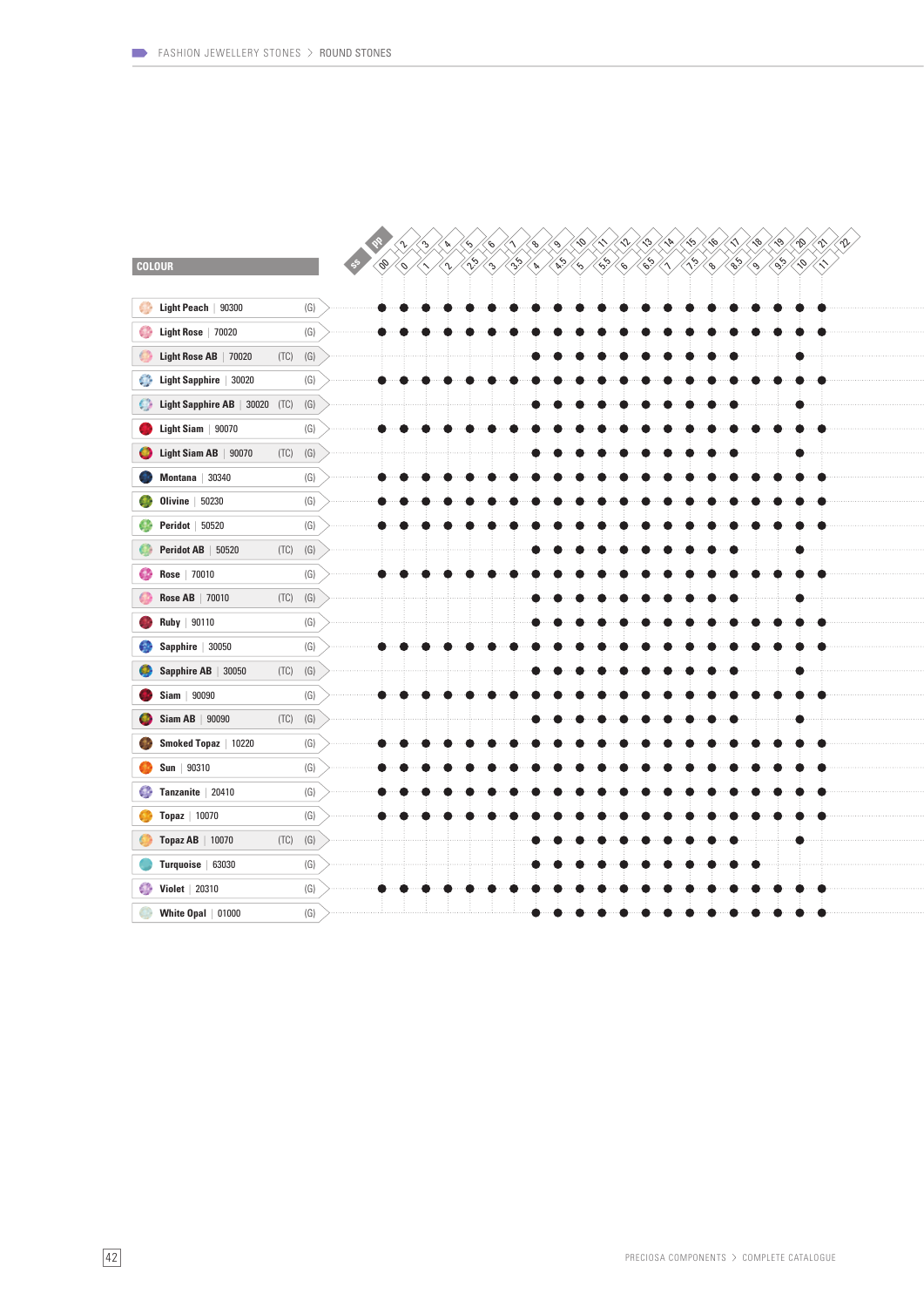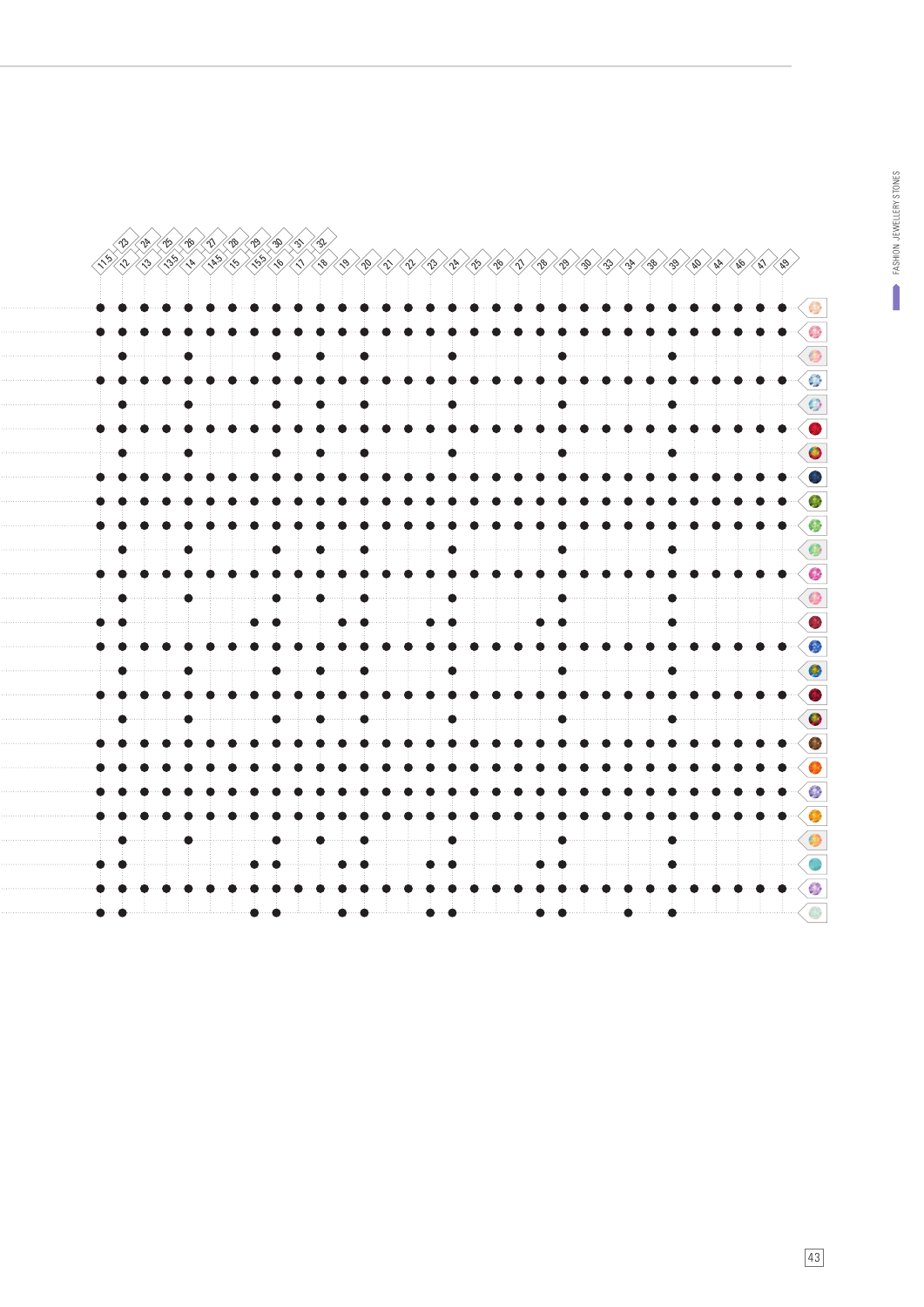|                                        | MC Rivoli   ART. 436 11 177                                                                                        |
|----------------------------------------|--------------------------------------------------------------------------------------------------------------------|
| <b>COLOUR</b>                          | $\hat{\mathcal{N}}$<br>$\mathcal{L}$<br>$\sim$<br>$\mathcal{S}$<br>$\gamma^{\lambda}$<br>g<br>138<br>139<br>♦<br>ŵ |
| Crystal   00030                        | (G)                                                                                                                |
| Crystal AB  <br>00030<br>(TC)          | (S)                                                                                                                |
| Crystal BBI<br>00030<br>(BC)           | (A)                                                                                                                |
| Crystal VL   00030<br>(BC)             | (A)                                                                                                                |
| Crystal VM  <br>00030<br>(BC)          | (A)                                                                                                                |
| $Jet$   23980                          | (G)                                                                                                                |
| Jet Hem   23980<br>(TC)                | (G)                                                                                                                |
| Amethyst   20050                       | (G)                                                                                                                |
| Aqua Bohemica<br>60010                 | (G)                                                                                                                |
| <b>Black Diamond   40010</b>           | (G)                                                                                                                |
| Emerald  <br>50730<br>Jonquil $ 80100$ | (G)                                                                                                                |
| ଈ<br>Light Amethyst   20020            | (G)<br>(G)                                                                                                         |
| Light Colorado Topaz<br>10330          | (G)                                                                                                                |
| <b>Light Sapphire</b><br>30020         | (G)                                                                                                                |
| Montana   30340                        | (G)                                                                                                                |
| Olivine<br>50230                       | (G)                                                                                                                |
| <b>Peridot</b>   50520                 | (G)                                                                                                                |
| Sapphire   30050                       | (G)                                                                                                                |
| Smoked Topaz<br>10220                  | (G)                                                                                                                |
| Topaz   10070                          | (G)                                                                                                                |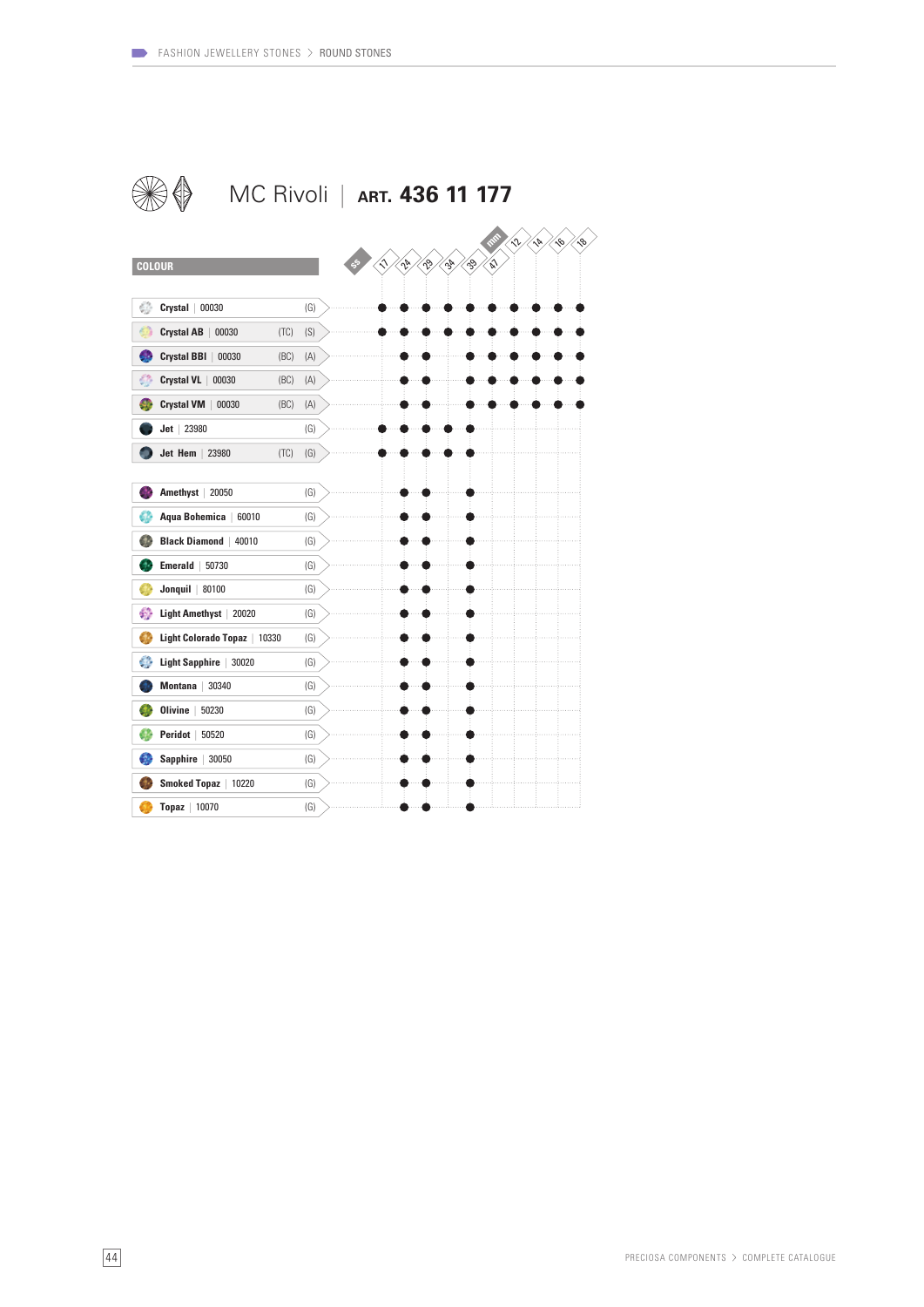



**NOTE:** No other coatings available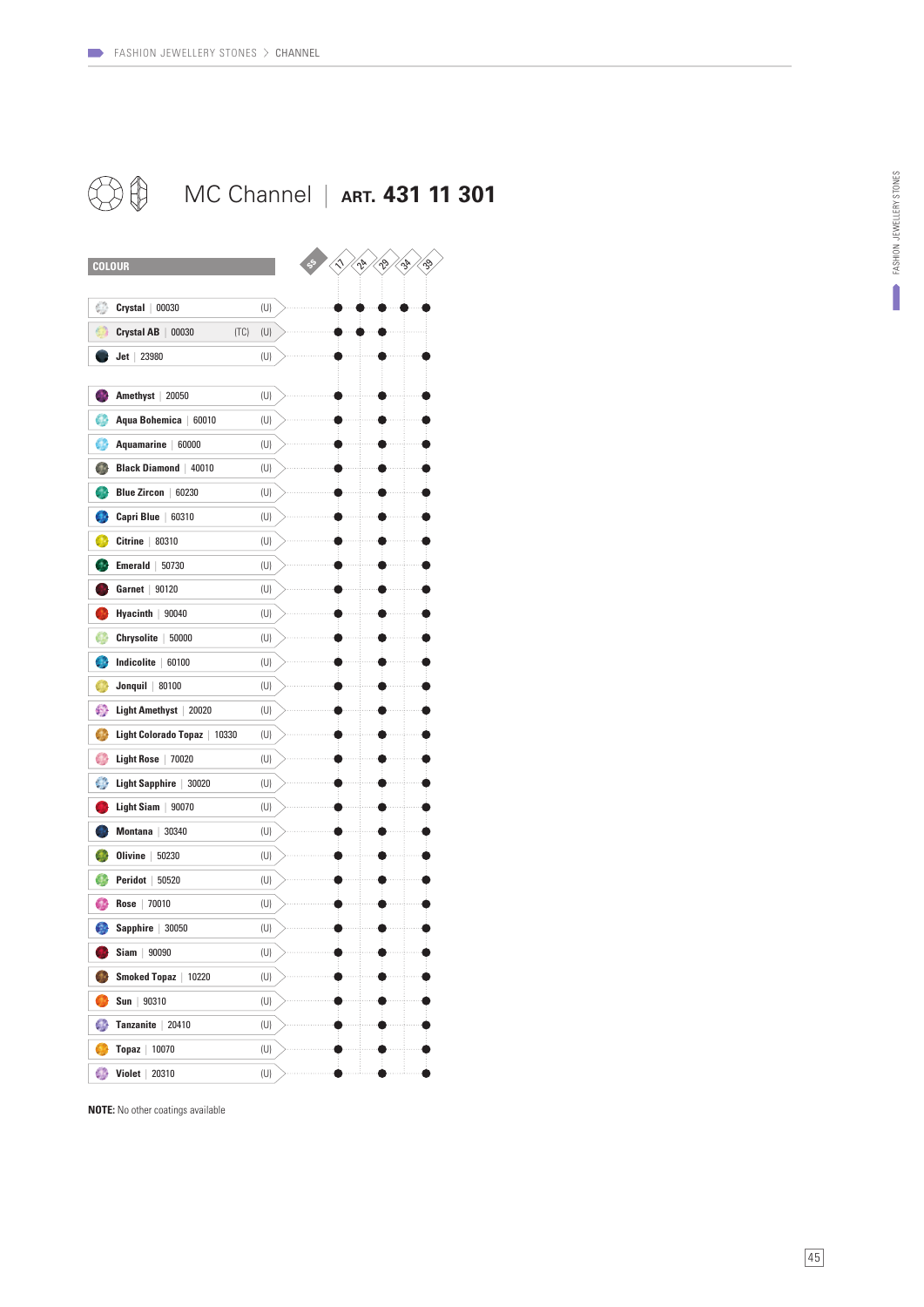# Packing and weight

| Size           |                          | Packing<br>unit  | Number of<br>stones in<br>packing unit | Number of<br>stones in<br>standard<br>box | Average<br>weight of<br>standard box<br>(Crystal) |
|----------------|--------------------------|------------------|----------------------------------------|-------------------------------------------|---------------------------------------------------|
| SS             | PP                       | <b>TYPE</b>      | GROSS                                  | GROSS                                     | GRAM                                              |
| 00             | $\overline{\phantom{a}}$ | <b>FNVFI OPF</b> | 10                                     | 1,500                                     | 1.100                                             |
| $\Omega$       | 3                        | <b>ENVELOPE</b>  | 10                                     | 1,500                                     | 1,100                                             |
| $\mathbf{1}$   | 4                        | <b>ENVELOPE</b>  | 10                                     | 1,500                                     | 1,150                                             |
| $\overline{2}$ | 5                        | <b>ENVELOPE</b>  | 10                                     | 1,500                                     | 1,200                                             |
| 2.5            | 6                        | <b>FNVFI OPF</b> | 10                                     | 1,500                                     | 1,250                                             |
| 3              | 7                        | <b>ENVELOPE</b>  | 10                                     | 1,500                                     | 1,300                                             |
| 3.5            | 8                        | <b>ENVELOPE</b>  | 10                                     | 1,500                                     | 1,350                                             |
| 4              | 9                        | <b>ENVELOPE</b>  | 10                                     | 1,400                                     | 1,400                                             |
| 4.5            | 10                       | <b>FNVFI OPF</b> | 10                                     | 1.400                                     | 1,450                                             |
| 5              | 11                       | <b>ENVELOPE</b>  | 10                                     | 1,200                                     | 1,350                                             |
| 5.5            | 12                       | <b>ENVELOPE</b>  | 10                                     | 1,100                                     | 1,400                                             |
| 6              | 13                       | <b>FNVFI OPF</b> | 10                                     | 1,100                                     | 1,500                                             |
| 6.5            | 14                       | <b>ENVELOPE</b>  | 10                                     | 1.100                                     | 1,600                                             |
| $\overline{7}$ | 15                       | <b>ENVELOPE</b>  | 10                                     | 1,000                                     | 1,650                                             |
| 7.5            | 16                       | <b>ENVELOPE</b>  | 10                                     | 1,000                                     | 1,750                                             |
| 8              | 17                       | <b>ENVELOPE</b>  | 10                                     | 900                                       | 1.700                                             |
| 8.5            | 18                       | <b>ENVELOPE</b>  | 10                                     | 900                                       | 1,850                                             |
| 9              | 19                       | <b>ENVELOPE</b>  | 10                                     | 800                                       | 1,800                                             |
| 9.5            | 20                       | <b>ENVELOPE</b>  | 10                                     | 800                                       | 2,000                                             |
| 10             | 21                       | <b>ENVELOPE</b>  | 10                                     | 800                                       | 2,150                                             |
| 11             | 22                       | <b>ENVELOPE</b>  | 10                                     | 750                                       | 2,150                                             |
| 11.5           | 23                       | <b>ENVELOPE</b>  | 10                                     | 700                                       | 2.250                                             |
| 12             | 24                       | <b>ENVELOPE</b>  | 10                                     | 700                                       | 2,450                                             |
| 13             | 25                       | <b>ENVELOPE</b>  | 10 <sup>1</sup>                        | 600                                       | 2,350                                             |
| 13.5           | 26                       | <b>ENVELOPE</b>  | 10                                     | 600                                       | 2,600                                             |
| 14             | 27                       | <b>ENVELOPE</b>  | 10                                     | 500                                       | 2,300                                             |
| 14.5           | 28                       | <b>ENVELOPE</b>  | 10                                     | 500                                       | 2,550                                             |

### MC Chaton | **ART. 431 11 111**

|   | Size |    | Packing<br>unit  | Number of<br>stones in<br>packing unit | Number of<br>stones in<br>standard<br>box | Average<br>weight of<br>standard box<br>(Crystal) |
|---|------|----|------------------|----------------------------------------|-------------------------------------------|---------------------------------------------------|
|   | SS   | PP | <b>TYPE</b>      | GROSS                                  | GROSS                                     | GRAM                                              |
| K | 15   | 29 | <b>FNVFI OPF</b> | 10                                     | 500                                       | 2.750                                             |
|   | 15.5 | 30 | <b>FNVFI OPF</b> | 10                                     | 450                                       | 2,750                                             |
|   | 16   | 31 | <b>FNVFI OPF</b> | 10                                     | 450                                       | 2,850                                             |
|   | 17   | 32 | <b>FNVFI OPF</b> | 10                                     | 400                                       | 2,950                                             |
|   | 18   |    | <b>FNVFI OPF</b> | 10                                     | 300                                       | 2,550                                             |
|   | 19   |    | <b>FNVFI OPF</b> | 10                                     | 300                                       | 2,950                                             |
|   | 20   |    | <b>FNVFI OPF</b> | 5                                      | 220                                       | 2,550                                             |
|   | 21   |    | <b>FNVFI OPF</b> | 5                                      | 200                                       | 2,500                                             |
|   | 22   |    | <b>FNVFI OPF</b> | 5                                      | 200                                       | 2.650                                             |
|   | 23   |    | <b>ENVELOPE</b>  | 5                                      | 180                                       | 2.550                                             |
|   | 24   |    | <b>FNVFI OPF</b> | 5                                      | 180                                       | 2.800                                             |
|   | 25   |    | <b>ENVELOPE</b>  | 5                                      | 160                                       | 2.600                                             |
|   | 26   |    | <b>FNVFI OPF</b> | $\overline{2}$                         | 100                                       | 2.000                                             |
|   | 27   |    | <b>FNVFI OPF</b> | $\overline{\phantom{a}}$               | 100                                       | 2,150                                             |
|   | 28   |    | <b>FNVFI OPF</b> | $\overline{2}$                         | 90                                        | 2.150                                             |
|   | 29   |    | <b>FNVFI OPF</b> | $\overline{\phantom{a}}$               | 80                                        | 2,100                                             |
|   | 30   |    | <b>FNVFI OPF</b> | $\overline{2}$                         | 80                                        | 2.200                                             |
|   | 33   |    | <b>FNVFI OPF</b> | $\overline{\phantom{a}}$               | 60                                        | 2,350                                             |
|   | 34   |    | <b>FNVFI OPF</b> | $\overline{\phantom{a}}$               | 60                                        | 2,550                                             |
|   | 38   |    | <b>FNVFI OPF</b> | 1                                      | 35                                        | 2.250                                             |
|   | 39   |    | <b>ENVELOPE</b>  | 1                                      | 35                                        | 2.350                                             |
|   | 40   |    | <b>ENVELOPE</b>  | 1                                      | 30                                        | 2.050                                             |
|   | 44   |    | <b>FNVFI OPF</b> | $\frac{1}{2}$                          | 16                                        | 2,100                                             |
|   | 46   |    | <b>ENVELOPE</b>  | $\frac{1}{4}$                          | 9                                         | 1.300                                             |
|   | 47   |    | <b>FNVFI OPF</b> | $\frac{1}{4}$                          | 9                                         | 1,600                                             |
|   | 49   |    | <b>FNVFI OPF</b> | $\frac{1}{4}$                          | 8                                         | 1,600                                             |
|   |      |    |                  |                                        |                                           |                                                   |

continues  $\lambda$ 

#### MC Rivoli | **ART. 436 11 177**

| Size |           | Packing<br>unit  | Number of<br>stones in<br>packing unit | Number of<br>stones in<br>standard<br>hox | Average<br>weight of<br>standard box<br>(Crystal) |
|------|-----------|------------------|----------------------------------------|-------------------------------------------|---------------------------------------------------|
| SS   | <b>MM</b> | <b>TYPE</b>      | GROSS                                  | GROSS                                     | GRAM                                              |
| 17   |           | <b>FNVFI OPF</b> | 10                                     | 500                                       | 3,000                                             |
| 24   |           | <b>FNVFI OPF</b> | 5                                      | 200                                       | 2.500                                             |
| 29   |           | <b>FNVFI OPF</b> | $\mathfrak{p}$                         | 90                                        | 1.900                                             |
| 34   |           | <b>FNVFI OPF</b> | $\overline{\phantom{a}}$               | 80                                        | 2.600                                             |
| 39   |           | <b>FNVFI OPF</b> | 1                                      | 40                                        | 1,900                                             |
| 47   |           | CASSETTE         | 1                                      | 16                                        | 2.050                                             |
|      | 12        | CASSETTE         | 1                                      | 12                                        | 1.800                                             |
|      | 14        | CASSETTE         | 1                                      | 8                                         | 1.850                                             |
|      | 16        | CASSETTE         | 1/2                                    | 5                                         | 1,750                                             |
|      | 18        | CASSETTE         | 1/2                                    | 4                                         | 2.250                                             |

#### MC Channel | **ART. 431 11 301**

| Size |           | Packing<br>unit  | Number of<br>stones in<br>packing unit | Number of<br>stones in<br>standard<br>hox | Average<br>weight of<br>standard box<br>(Crystal) |
|------|-----------|------------------|----------------------------------------|-------------------------------------------|---------------------------------------------------|
| SS   | <b>MM</b> | <b>TYPE</b>      | GROSS                                  | GROSS                                     | GRAM                                              |
| 17   |           | <b>ENVELOPE</b>  | 10                                     | 400                                       | 2,800                                             |
| 24   |           | <b>FNVFI OPF</b> | 5                                      | 180                                       | 2,650                                             |
| 29   |           | <b>FNVFI OPF</b> | $\mathcal{P}$                          | 80                                        | 1.900                                             |
| 34   |           | <b>ENVELOPE</b>  | $\mathcal{P}$                          | 60                                        | 2.400                                             |
| 39   |           | <b>ENVELOPE</b>  |                                        | 35                                        | 2,100                                             |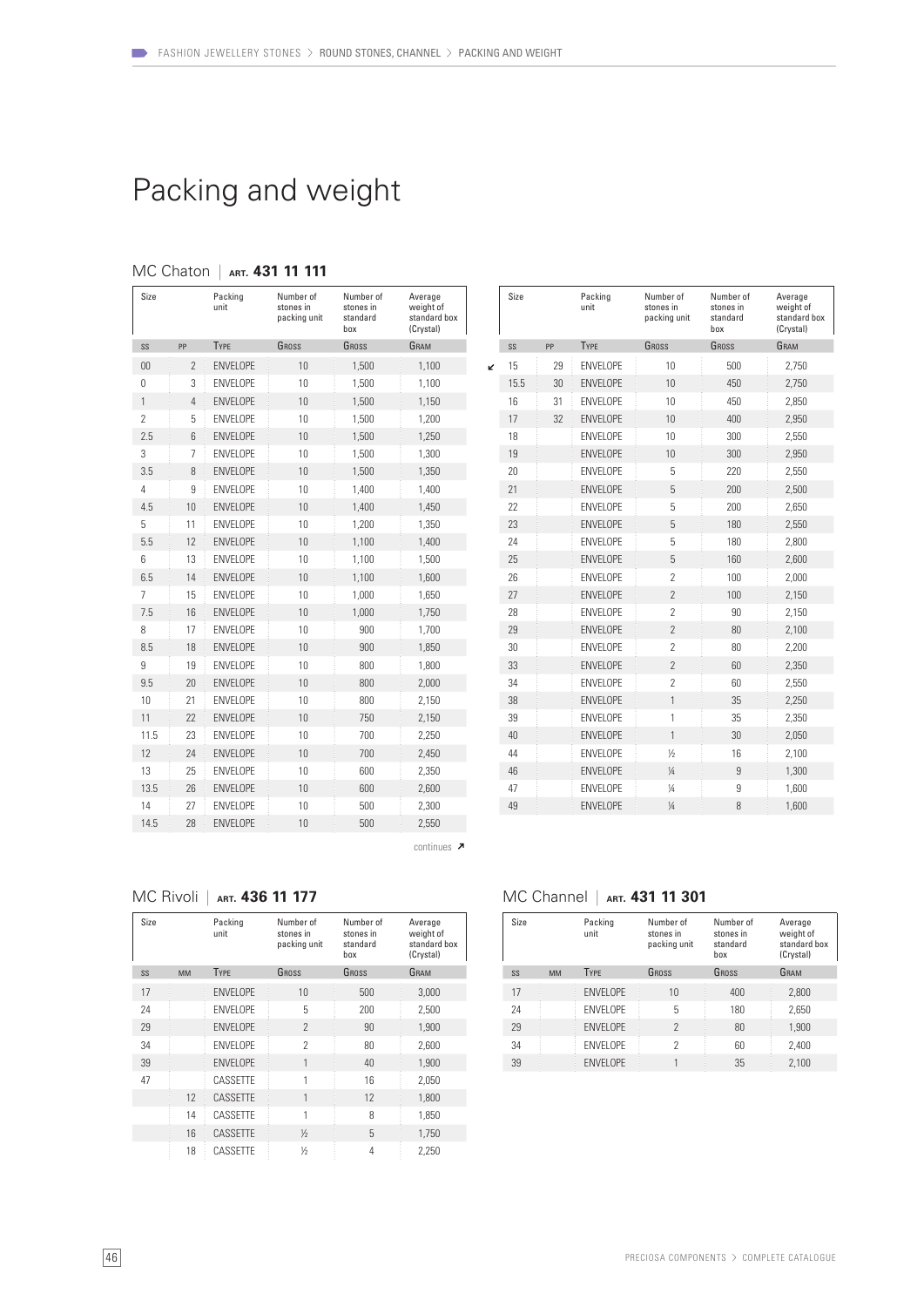# Conversion table of sizes

| SS             | pp              | $\emptyset$ mm | 1:1                       | SS         | pp | $\emptyset$ mm | 1:1       | SS | pp | $\phi$ mm         | 1:1 |
|----------------|-----------------|----------------|---------------------------|------------|----|----------------|-----------|----|----|-------------------|-----|
| $00\,$         | $\mathbf{2}$    | $0.90 - 1.00$  | $\circ$                   | 13         | 25 | $3.20 - 3.30$  | $\bullet$ | 28 |    | $6.00 - 6.20$     |     |
| 0              | 3               | $1.00 - 1.10$  | $\circ$                   | $13_{1/2}$ | 26 | $3.30 - 3.40$  |           |    |    |                   |     |
| $\mathbf{1}$   | 4               | $1.10 - 1.20$  | $\circ$                   | 14         | 27 | $3.40 - 3.50$  |           | 29 |    | $6.20 - 6.40$     |     |
| $\overline{2}$ | 5               | $1.20 - 1.30$  | $\circ$                   |            |    |                |           | 30 |    | $6.40 - 6.60$     |     |
| $2_{1/2}$      | 6               | $1.30 - 1.35$  | $\hfill\text{\rm\tiny 0}$ | $14_{1/2}$ | 28 | $3.50 - 3.60$  |           |    |    |                   |     |
| 3              | $7\overline{ }$ | $1.35 - 1.40$  | $\hskip 1.6cm \circ$      | 15         | 29 | $3.60 - 3.70$  |           | 33 |    | $7.00 - 7.20$     |     |
| $3_{1/2}$      | 8               | $1.40 - 1.50$  | $\bullet$                 | $15_{1/2}$ | 30 | $3.70 - 3.80$  |           | 34 |    | $7.20 - 7.40$     |     |
| 4              | 9               | $1.50 - 1.60$  | $\color{black} \bullet$   | 16         | 31 | $3.80 - 4.00$  |           |    |    |                   |     |
| $4_{1/2}$      | 10              | $1.60 - 1.70$  | $\color{black} \bullet$   |            |    |                |           | 38 |    | $8.00 - 8.20$     |     |
| 5              | 11              | $1.70 - 1.80$  | $\bullet$                 | 17         | 32 | $4.00 - 4.20$  |           |    |    |                   |     |
| $5_{1/2}$      | 12              | $1.80 - 1.90$  | $\bullet$                 | 18         |    | $4.20 - 4.40$  |           | 39 |    | $8.20 - 8.40$     |     |
| 6              | 13              | $1.90 - 2.00$  | $\bullet$                 | 19         |    | $4.40 - 4.60$  |           |    |    |                   |     |
| $6_{1/2}$      | 14              | $2.00 - 2.10$  | $\bullet$                 |            |    |                |           | 40 |    | $8.40 - 8.70$     |     |
| $\overline{7}$ | 15              | $2.10 - 2.20$  | $\bullet$                 | 20         |    | $4.60 - 4.80$  |           |    |    |                   |     |
| $7_{1/2}$      | 16              | $2.20 - 2.30$  | $\bullet$                 | 21         |    | $4.80 - 4.90$  |           | 44 |    | $9.80 - 10.10$    |     |
| 8              | 17              | $2.30 - 2.40$  | $\bullet$                 | 22         |    | $4.90 - 5.00$  |           |    |    |                   |     |
| $8_{1/2}$      | 18              | $2.40 - 2.50$  | $\bullet$                 |            |    |                |           | 46 |    | 10.50-10.90       |     |
| 9              | 19              | $2.50 - 2.60$  | $\bullet$                 | 23         |    | $5.00 - 5.20$  |           |    |    |                   |     |
| $9_{1/2}$      | 20              | $2.60 - 2.70$  | $\bullet$                 | 24         |    | $5.20 - 5.40$  |           | 47 |    | $- 10.90 - 11.30$ |     |
| $10\,$         | 21              | $2.70 - 2.80$  | $\bullet$                 |            |    |                |           |    |    |                   |     |
| 11             | 22              | $2.80 - 2.90$  | $\bigcirc$                | 25         |    | $5.40 - 5.60$  |           | 49 |    | $- 11.60 - 11.90$ |     |
| $11_{1/2}$     | 23              | $2.90 - 3.00$  | $\bullet$                 | 26         |    | $5.60 - 5.80$  |           |    |    |                   |     |
| 12             | 24              | $3.00 - 3.20$  | $\bullet$                 | 27         |    | $5.80 - 6.00$  |           |    |    |                   |     |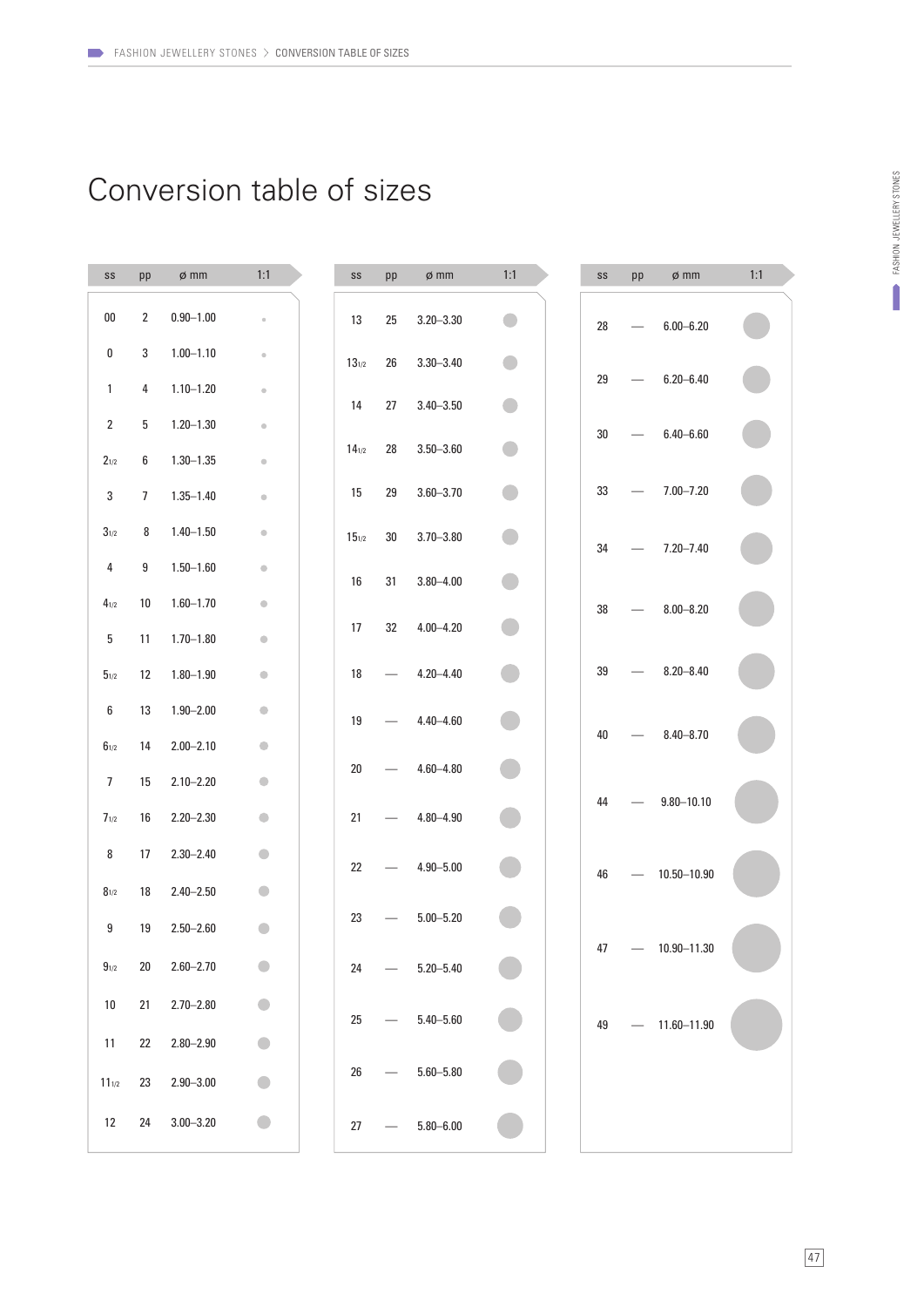## Fancy Stones, Ball

 Our assortment of Round Stones is completed with a wide range of Fancy Stones that are available in original and traditional shapes. Both of these are popular with jewellery manufacturers. Using the latest technology, Preciosa has produced Fancy Stones that are recognized for their precise cut, resistance and excellent optical and aesthetic properties.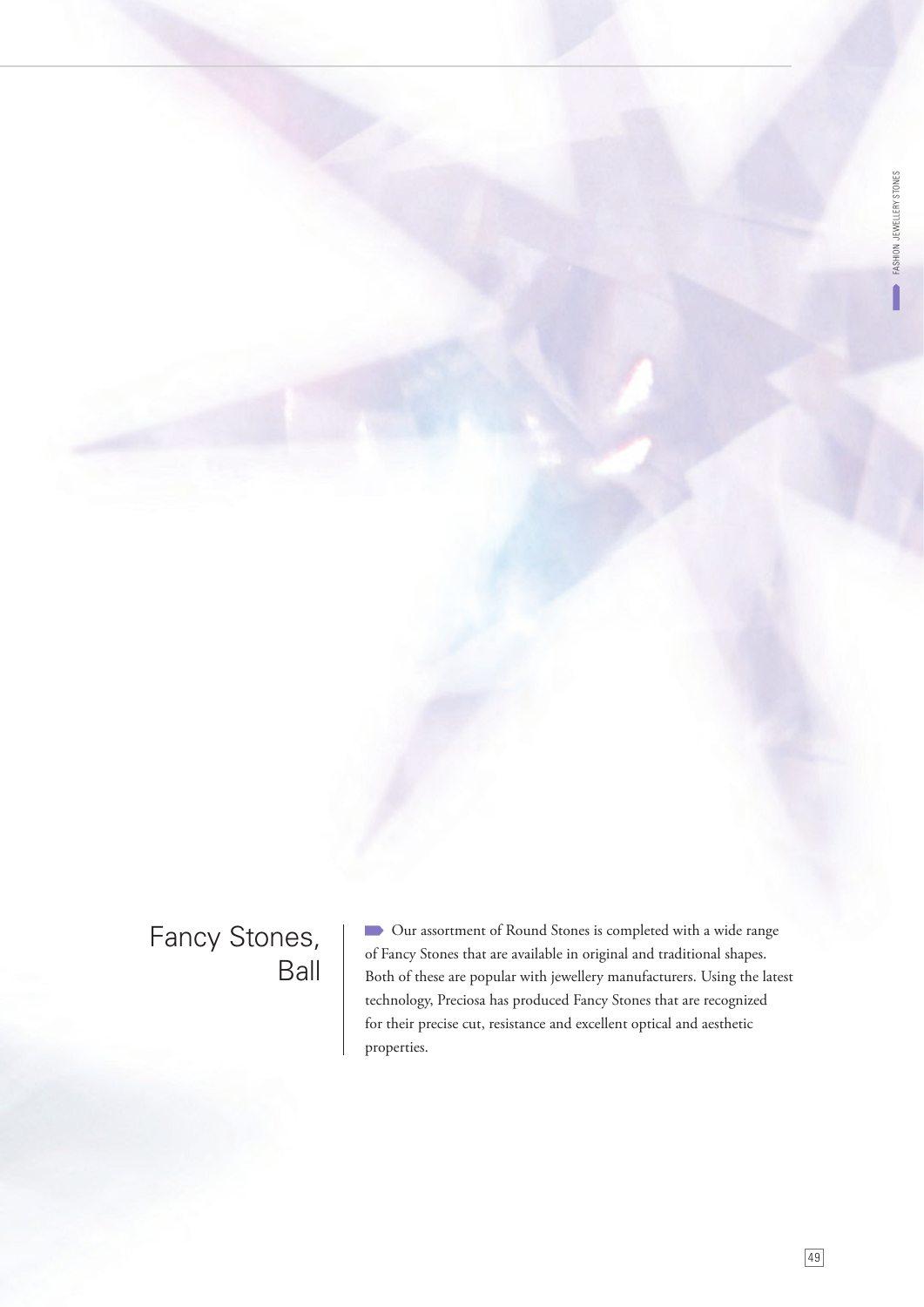### **Overview**

### FANCY STONES

- $\bigcircledR \oplus \bigcircledR$ MC Oval | **ART. 435 12 111** mm 6×4, 7×5, 8×6, 10×8, 12×10, 14×10 MC Navette | ART. 435 14 111 000 mm 4×2, 5×2.5, 6×3, 8×4, 10×5, 15×7  $\bigcircledA \oplus \bigcircledA$ MC Pearshape | **ART. 435 15 112** mm 6×3.6, 8×4.8, 10×6, 13×7.8  $\Box \Diamond$ MC Square 211 | **ART. 435 23 211**  $\times$ mm 2×2, 3×3, 4×4, 5×5, 6×6, 8×8 MC Square 222 | **ART. 435 23 222**  $\square \, \mathbb{0} \boxtimes$ mm 10×10, 12×12 **NOX** MC Baguette | **ART. 435 26 212** mm 3×2, 4×2, 5×2, 5×2.5, 6×2, 7×3, 10×3, 10×5  $\boxplus \oplus \boxplus$ MC Octagon | **ART. 435 34 212** mm 6×4, 8×4, 8×6, 10×5, 10×8, 12×10
- BALL
- **MA**

mm 4, 6, 8 MC 3/4 Ball 662 – Regular Cut | **ART. 451 19 662**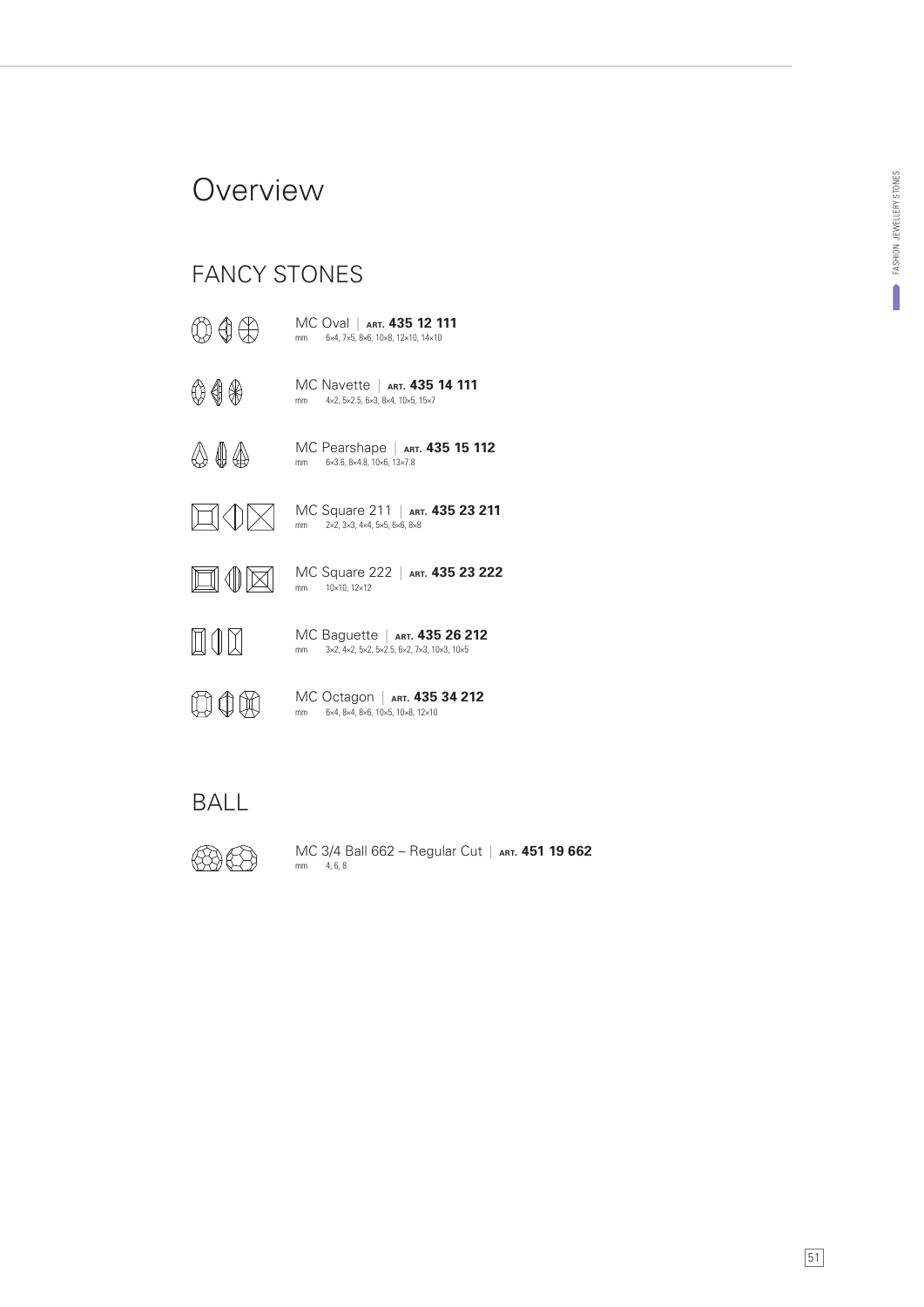



 **↓ ↓ 111 MC Navette | ART. 435 14 111** 

| <b>COLOUR</b>                        |      |     | 5715<br>10%<br>的<br>$\begin{matrix} \downarrow \\ \downarrow \\ \downarrow \end{matrix}$<br>673<br><b>BHA</b> |
|--------------------------------------|------|-----|---------------------------------------------------------------------------------------------------------------|
|                                      |      |     |                                                                                                               |
| ◎<br>Crystal<br>00030                |      | (G) |                                                                                                               |
| Ģ<br><b>Crystal AB</b><br>00030      | (TC) | (S) |                                                                                                               |
| <b>Crystal AgF</b><br>00030          | (TC) | (S) |                                                                                                               |
| <b>Crystal Hon</b><br>00030          | (TC) | (G) |                                                                                                               |
| 23980<br>Jet                         |      | (G) |                                                                                                               |
| <b>Jet Hem</b><br>23980              | (TC) | (G) |                                                                                                               |
|                                      |      |     |                                                                                                               |
| Amethyst  <br>20050                  |      | (G) |                                                                                                               |
| Aqua Bohemica<br>ω<br>60010          |      | (G) |                                                                                                               |
| <b>Black Diamond</b><br>40010        |      | (G) |                                                                                                               |
| Emerald  <br>50730                   |      | (G) |                                                                                                               |
| Jonquil<br>80100                     |      | (G) |                                                                                                               |
| ଈ<br>Light Amethyst<br>20020         |      | (G) |                                                                                                               |
| Light Colorado Topaz<br>63<br>10330  |      | (G) |                                                                                                               |
| đ.<br><b>Light Sapphire</b><br>30020 |      | (G) |                                                                                                               |
| <b>Montana</b><br>30340              |      | (G) |                                                                                                               |
| <b>Olivine</b><br>50230              |      | (G) |                                                                                                               |
| Peridot<br>50520                     |      | (G) |                                                                                                               |
| Sapphire  <br>30050<br>g.            |      | (G) |                                                                                                               |
| <b>Smoked Topaz</b><br>10220         |      | (G) |                                                                                                               |
| 10070<br><b>Topaz</b>                |      | (G) |                                                                                                               |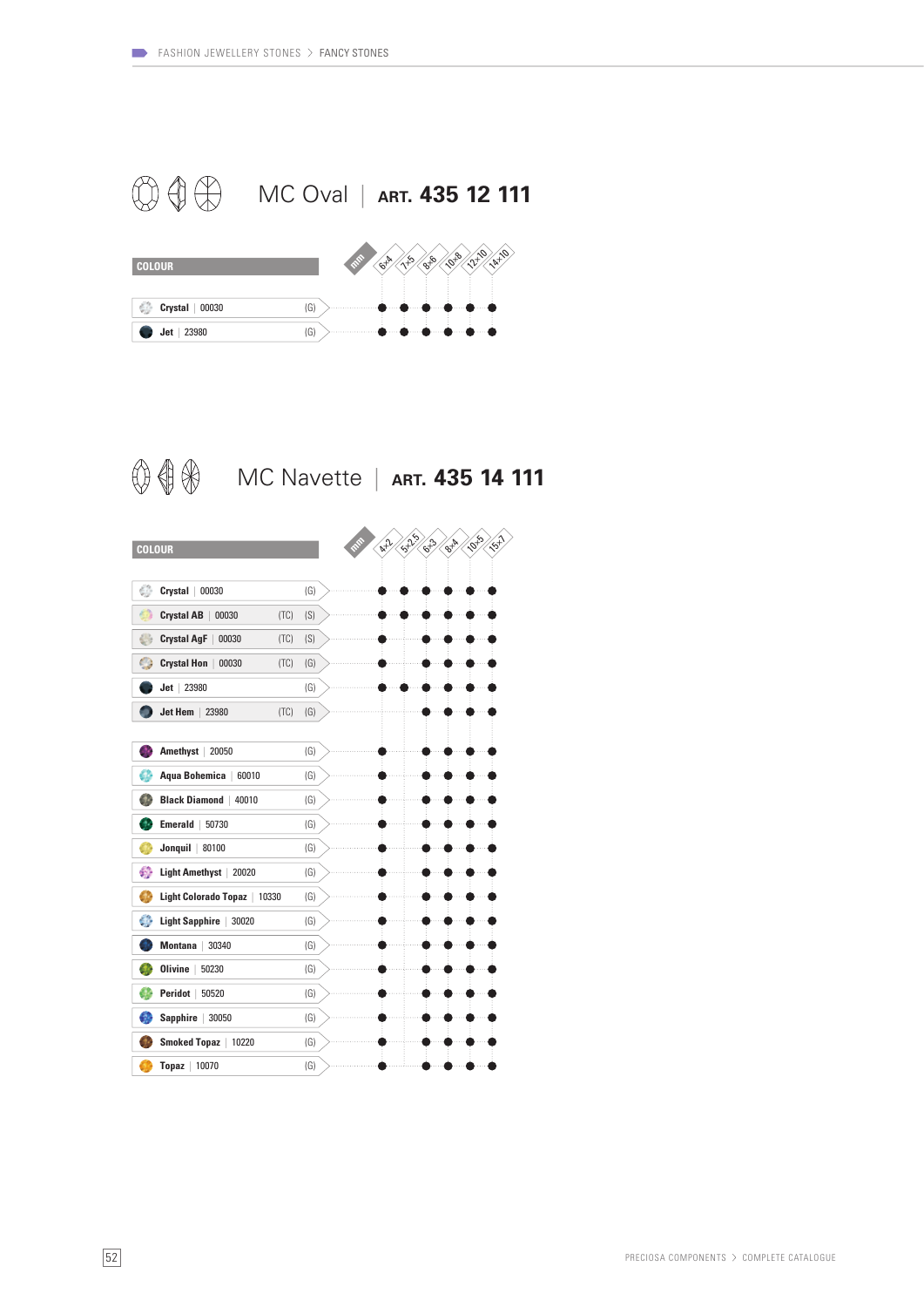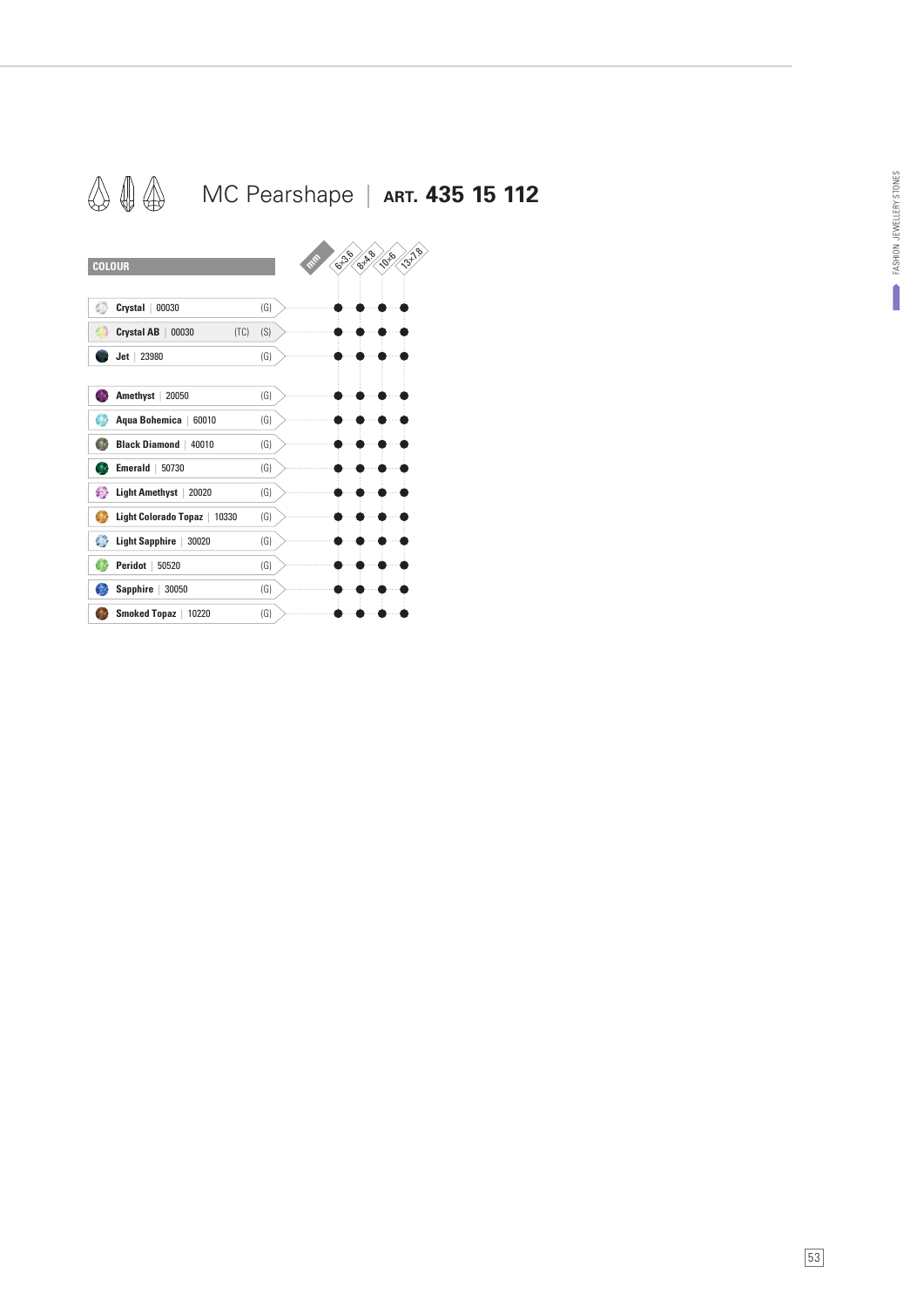

**MC Square 211 | ART. 435 23 211** 



 $\mathbb{I} \oplus \mathbb{N}$ 

MC Square 222 | **ART. 435 23 222**

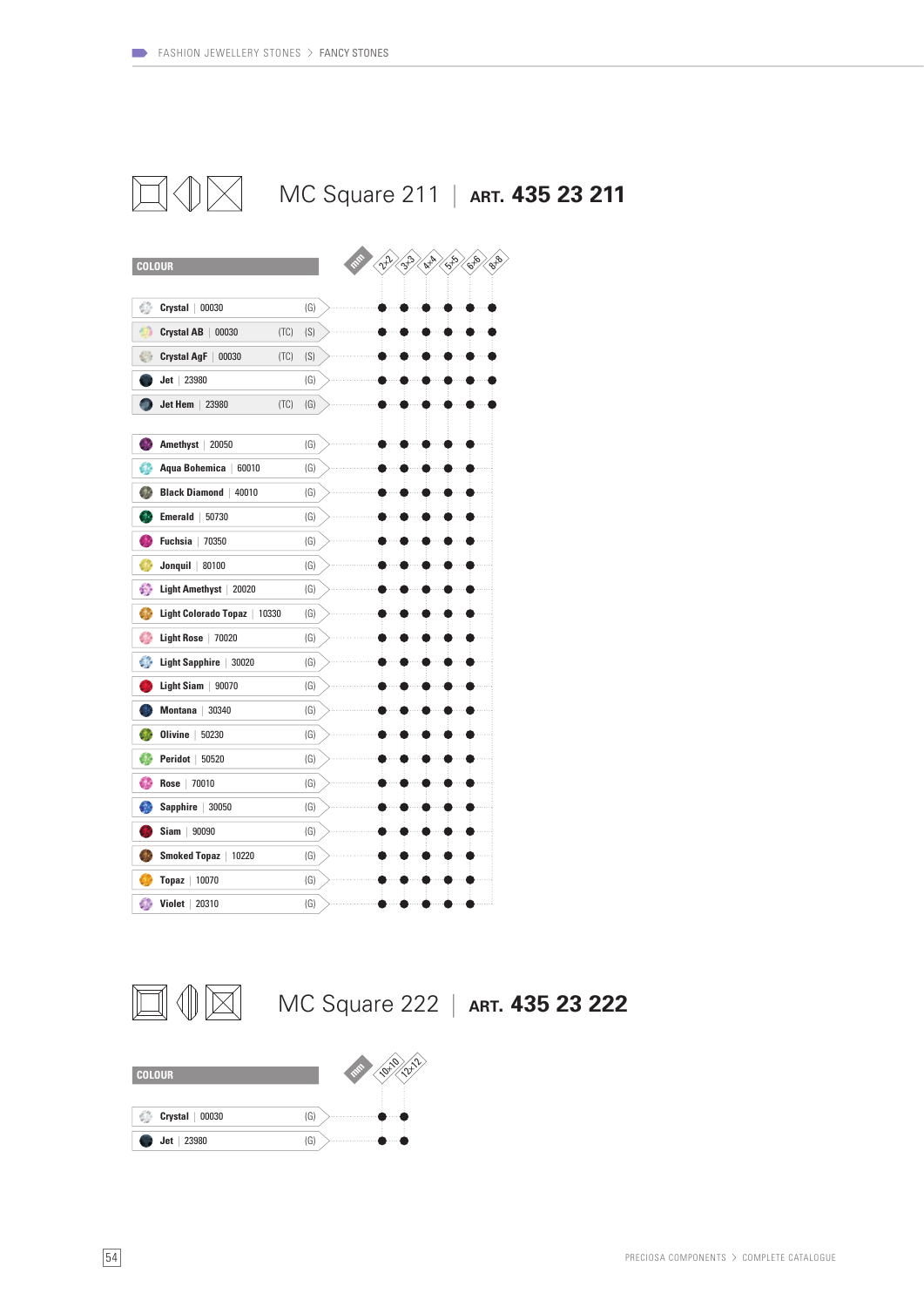



**MC Octagon | ART. 435 34 212** 

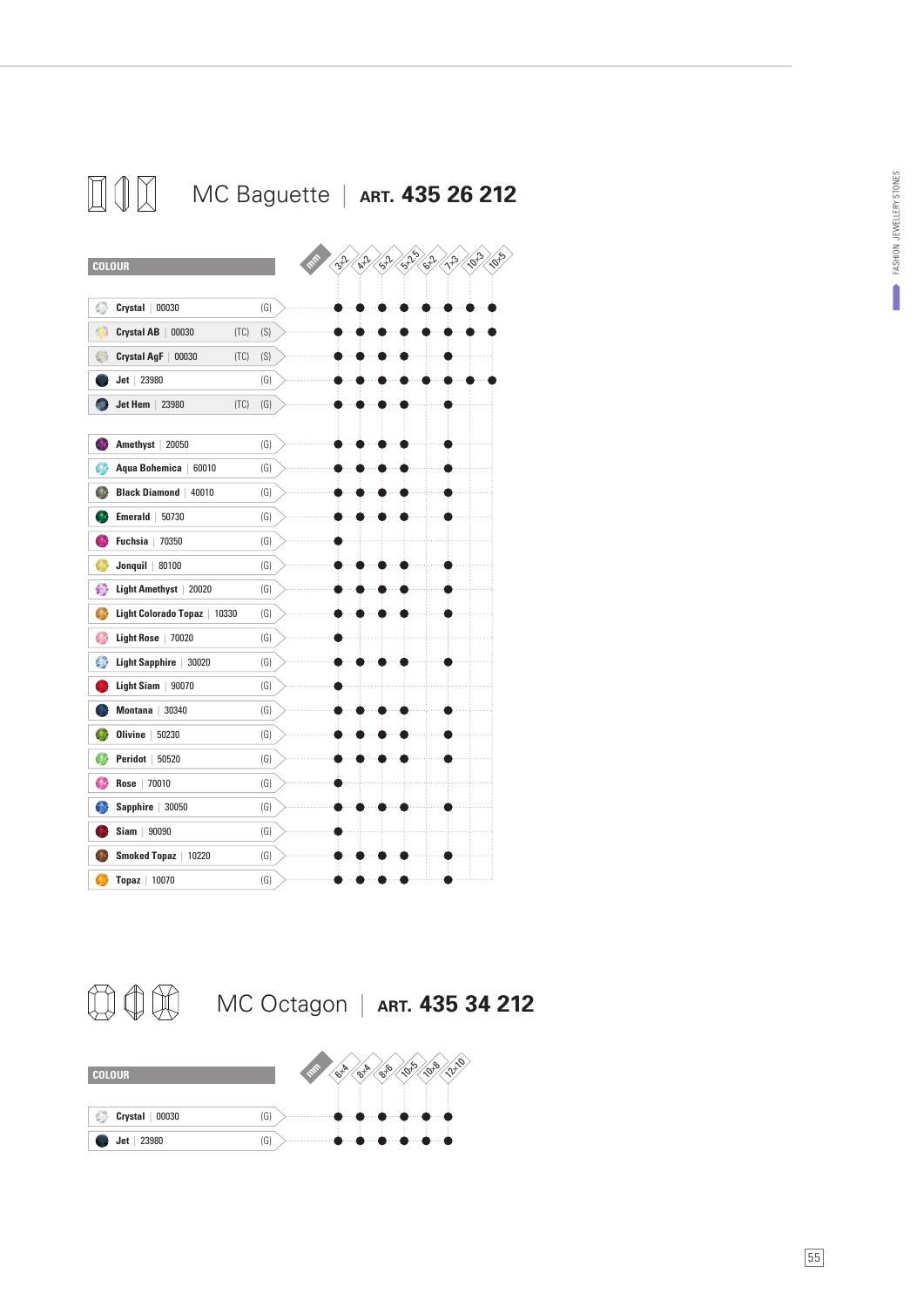

MC 3/4 Ball 662 – Regular Cut | **ART. 451 19 662**



**NOTE:** No other coatings available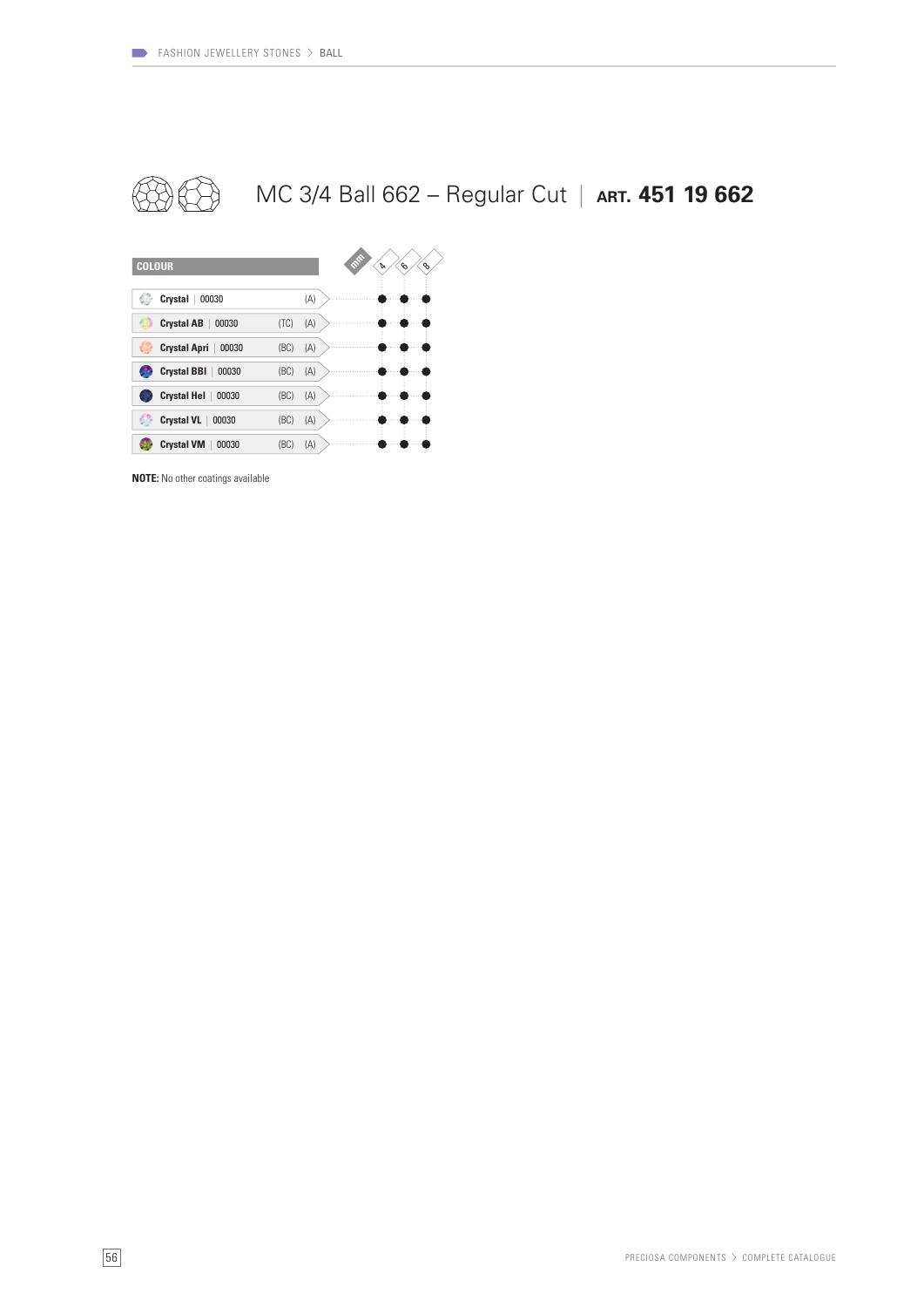### Packing and weight

### MC Oval | **ART. 435 12 111**

| Size         | Packing<br>unit  | Number of<br>stones in<br>packing unit | Number of<br>stones in<br>standard<br>hox | Average<br>weight of<br>standard box<br>(Crystal) |
|--------------|------------------|----------------------------------------|-------------------------------------------|---------------------------------------------------|
| <b>MM</b>    | <b>TYPE</b>      | GROSS                                  | GROSS                                     | GRAM                                              |
| $6\times4$   | <b>ENVELOPE</b>  | $\mathcal{P}$                          | 100                                       | 1,500                                             |
| $7\times5$   | <b>FNVFI OPF</b> | 2                                      | 100                                       | 2,500                                             |
| $8\times 6$  | <b>ENVELOPE</b>  | $\mathcal{P}$                          | 80                                        | 1.900                                             |
| $10\times8$  | CASSETTE         | 1                                      | 16                                        | 1,700                                             |
| $12\times10$ | CASSETTE         | 1                                      | 12                                        | 1500                                              |
| $14\times10$ | CASSETTE         |                                        | $10^{1}$                                  | 2,050                                             |

#### MC Navette | ART. 435 14 111

| Size         | Packing<br>unit  | Number of<br>stones in<br>packing unit | Number of<br>stones in<br>standard<br>hox | Average<br>weight of<br>standard box<br>(Crystal) |
|--------------|------------------|----------------------------------------|-------------------------------------------|---------------------------------------------------|
| <b>MM</b>    | <b>TYPE</b>      | GROSS                                  | GROSS                                     | GRAM                                              |
| $4\times$    | <b>ENVELOPE</b>  | 10                                     | 600                                       | 1.200                                             |
| $5\times2.5$ | <b>FNVFI OPF</b> | 5                                      | 360                                       | 1.450                                             |
| $6\times3$   | <b>ENVELOPE</b>  | 5                                      | 300                                       | 1,750                                             |
| $8\times4$   | <b>FNVFI OPF</b> | 5                                      | 200                                       | 2.350                                             |
| $10\times 5$ | <b>ENVELOPE</b>  | $\mathcal{P}$                          | 80                                        | 2,000                                             |
| $15\times7$  | CASSFTTF         | 1                                      | 10                                        | 2,100                                             |

### MC Pearshape | **ART. 435 15 112**

| Size          | Packing<br>unit  | Number of<br>stones in<br>packing unit | Number of<br>stones in<br>standard<br>box | Average<br>weight of<br>standard box<br>(Crystal) |
|---------------|------------------|----------------------------------------|-------------------------------------------|---------------------------------------------------|
| <b>MM</b>     | <b>TYPE</b>      | GROSS                                  | GROSS                                     | GRAM                                              |
| $6\times3.6$  | <b>FNVFI OPF</b> | 5                                      | 250                                       | 1.950                                             |
| $8\times 4.8$ | <b>FNVFI OPF</b> | 2.5                                    | 120                                       | 2.200                                             |
| $10\times 6$  | <b>FNVFI OPF</b> |                                        | 50                                        | 2.050                                             |
| 13×7.8        | CASSETTE         |                                        | 12                                        | 1.200                                             |

### MC Square 211 | **ART. 435 23 211**

| Size        | Packing<br>unit  | Number of<br>stones in<br>packing unit | Number of<br>stones in<br>standard<br>hox | Average<br>weight of<br>standard box<br>(Crystal) |
|-------------|------------------|----------------------------------------|-------------------------------------------|---------------------------------------------------|
| <b>MM</b>   | <b>TYPE</b>      | GROSS                                  | GROSS                                     | GRAM                                              |
| 2x2         | <b>FNVFI OPF</b> | 10                                     | 850                                       | 1,450                                             |
| $3\times3$  | <b>FNVFI OPF</b> | 20                                     | 500                                       | 2.550                                             |
| $4\times4$  | <b>FNVFI OPF</b> | 5                                      | 200                                       | 2.250                                             |
| $5\times5$  | <b>FNVFI OPF</b> | 2.5                                    | 100                                       | 2,400                                             |
| $6\times 6$ | <b>FNVFI OPF</b> | $\mathcal{P}$                          | 70                                        | 2,250                                             |
| $8\times8$  | CASSETTE         | 1                                      | 16                                        | 1.800                                             |

#### MC Square 222 | **ART. 435 23 222**

| Size         | Packing<br>unit | Number of<br>stones in<br>packing unit | Number of<br>stones in<br>standard<br>hox | Average<br>weight of<br>standard box<br>(Crystal) |
|--------------|-----------------|----------------------------------------|-------------------------------------------|---------------------------------------------------|
| <b>MM</b>    | <b>TYPE</b>     | GROSS                                  | GROSS                                     | GRAM                                              |
| $10\times10$ | CASSETTE        |                                        | 10                                        | 1,850                                             |
| $12\times12$ | CASSETTE        |                                        | 8                                         | 2.350                                             |

#### MC Baguette | **ART. 435 26 212**

| Size         | Packing<br>unit  | Number of<br>stones in<br>packing unit | Number of<br>stones in<br>standard<br>box | Average<br>weight of<br>standard box<br>(Crystal) |
|--------------|------------------|----------------------------------------|-------------------------------------------|---------------------------------------------------|
| <b>MM</b>    | <b>TYPE</b>      | GROSS                                  | GROSS                                     | GRAM                                              |
| 3x2          | <b>FNVFI OPF</b> | 10                                     | 600                                       | 1.600                                             |
| $4\times$    | <b>FNVFI OPF</b> | 10                                     | 600                                       | 1.800                                             |
| 5x2          | <b>FNVFI OPF</b> | 10                                     | 500                                       | 1,850                                             |
| $5\times2.5$ | <b>FNVFI OPF</b> | 5                                      | 240                                       | 2.000                                             |
| $6x^2$       | <b>FNVFI OPF</b> | 5                                      | 240                                       | 1.350                                             |
| $7\times3$   | <b>FNVFI OPF</b> | $\mathcal{P}$                          | 120                                       | 1.600                                             |
| $10\times3$  | <b>ENVELOPE</b>  | $\mathcal{P}$                          | 100                                       | 2.050                                             |
| $10\times 5$ | <b>FNVFI OPF</b> | 2                                      | 56                                        | 2.750                                             |

#### MC Octagon | **ART. 435 34 212**

| Size         | Packing<br>unit  | Number of<br>stones in<br>packing unit | Number of<br>stones in<br>standard<br>hox | Average<br>weight of<br>standard box<br>(Crystal) |
|--------------|------------------|----------------------------------------|-------------------------------------------|---------------------------------------------------|
| <b>MM</b>    | <b>TYPE</b>      | GROSS                                  | GROSS                                     | GRAM                                              |
| $6\times4$   | <b>ENVELOPE</b>  | $\mathcal{P}$                          | 100                                       | 1,650                                             |
| $8\times4$   | <b>FNVFI OPF</b> | 1                                      | 50                                        | 1,450                                             |
| $8\times 6$  | <b>ENVELOPE</b>  | 1                                      | 40                                        | 1.900                                             |
| $10\times 5$ | <b>ENVELOPE</b>  | 1/2                                    | 30                                        | 1,550                                             |
| $10\times8$  | CASSETTE         | 1                                      | 16                                        | 1,750                                             |
| $12\times10$ | CASSETTE         | 1                                      | 12                                        | 2,050                                             |

#### MC 3/4 Ball 662 – Regular Cut | **ART. 451 19 662**

| Size      | Packing<br>unit  | Number of<br>stones in<br>packing unit | Number of<br>stones in<br>standard<br>hox | Average<br>weight of<br>standard box<br>(Crystal) |
|-----------|------------------|----------------------------------------|-------------------------------------------|---------------------------------------------------|
| <b>MM</b> | <b>TYPE</b>      | GROSS                                  | GROSS                                     | GRAM                                              |
| 4         | <b>FNVFI OPF</b> | 5                                      | 160                                       | 2,700                                             |
| 6         | <b>FNVFI OPF</b> | 2                                      | 50                                        | 2.200                                             |
| 8         | CASSETTE         |                                        | 16                                        | 1,950                                             |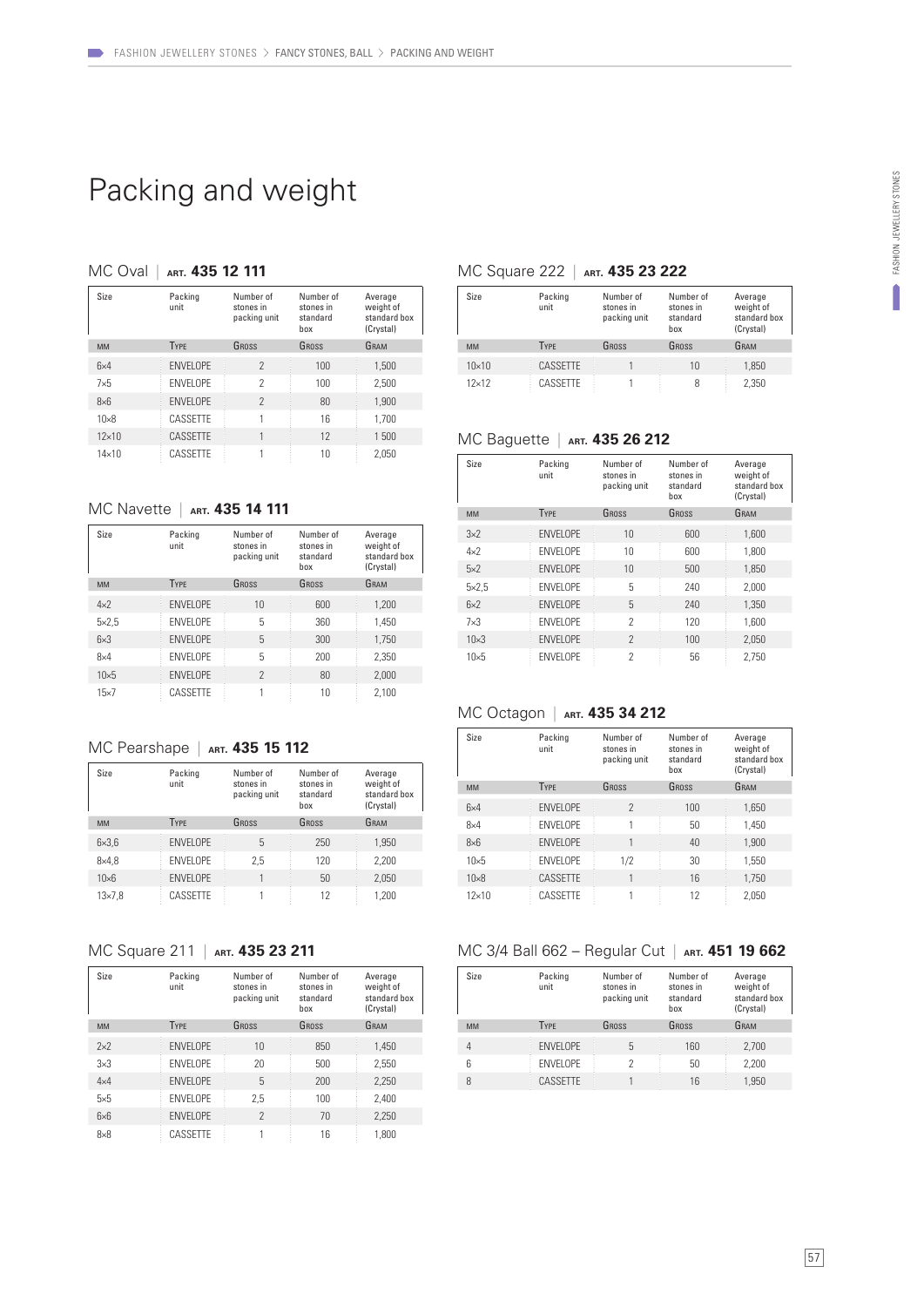## Sizes of Fashion Jewellery Stones